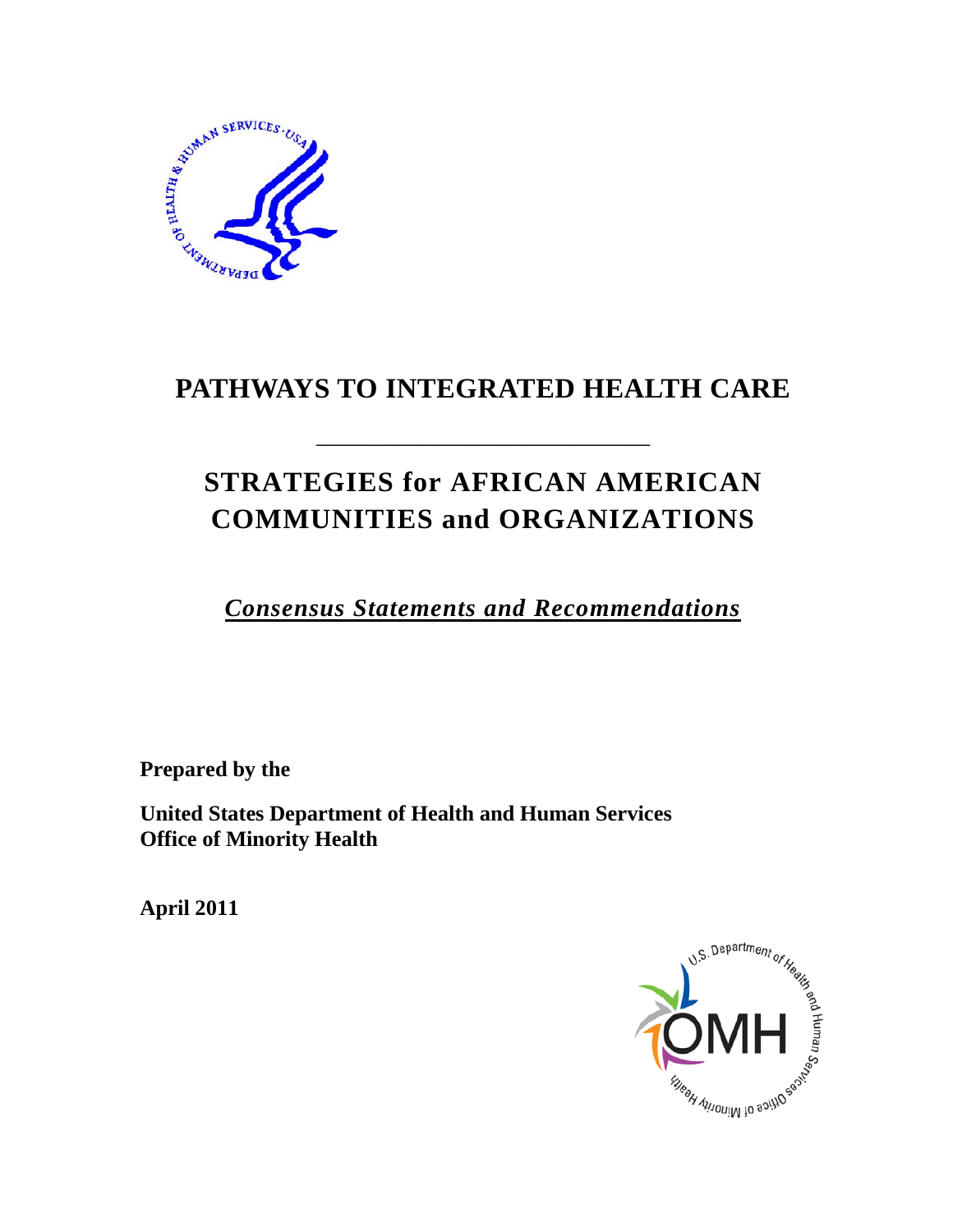#### *AUTHOR*

#### *EDITOR*

King Davis, PhD

Beth Bowers, MDiv, MSW

#### *PLANNING COMMITTEE*

Tricia B. Bent-Goodley, PhD, MSW Kimberly Jeffries-Leonard, PhD Tracee E. Bryant, MPH Altha Stewart, MD King Davis, PhD Levi Thomas, BA Social Work

Michael Torres, MD

*A SPECIAL THANK-YOU* goes to all meeting participants for their contributions to the content of this document and to those who provided additional comments, questions, and critiques that enriched this report.

#### *SPECIAL RECOGNITION*

We would like to give special recognition to the students of the following institutions for their contributions to the content of the meeting and for additionally participating as greeters, professional note takers, and for assisting with the breakout roundtables.

Howard University School of Social Work

- Lucinda A. Acquaye, MSW
- Damien T. Frierson, MA, MSW
- Allessia P. Owens, LMSW

Howard University Department of Psychology

• Victor L. Jones

University of Arkansas for Medical Sciences

• Jennifer R. Ivory, MPH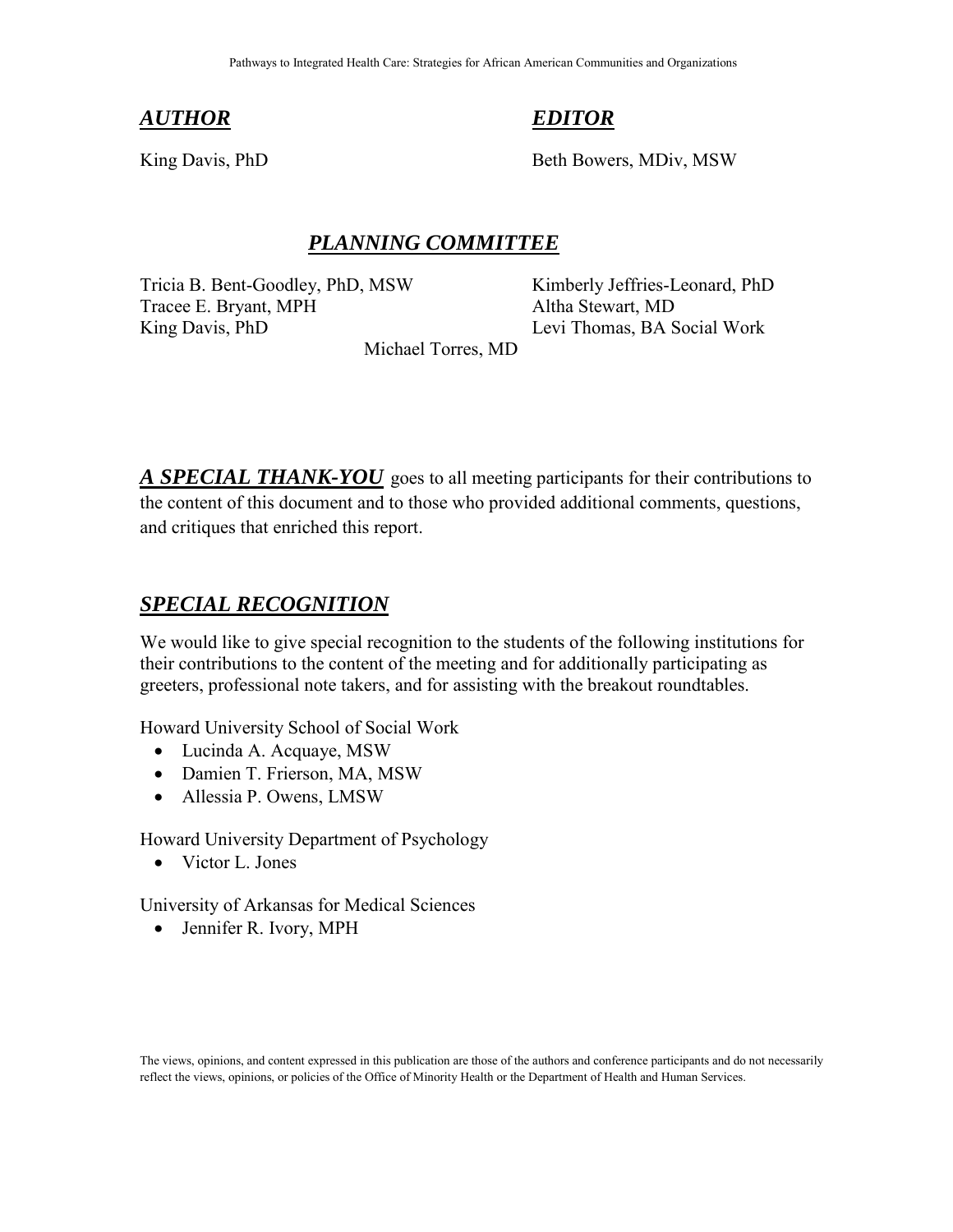## <span id="page-2-0"></span>*EXECUTIVE SUMMARY*

The Office of Minority Health convened a national dialogue on Effective Holistic Health for African Americans/Blacks. The dialogue was held in Washington DC in August 2010, to address specific and outstanding concerns related to addressing mental health, substance use/abuse, primary care, and the critically needed support services from a holistic health paradigm for Americans of African ancestry in the United States. The black populations in the United States are extremely diverse including those who are descendants of slavery, and the more recent immigrants from African and other parts of the Diaspora.

Recognition and incorporation of findings in this report are critically important to the development and provision of health care services for Americans of African ancestry if the elimination of health disparities and inequities is to occur. To meet the full spectrum of health needs into the coming years will require broad thinking about the diversity of approaches for the achievement of health equity for all.

It is hoped that this report will assist in building systems of prevention by establishing improvements to meaningful access to care for African American individuals and families to holistic and comprehensive behavioral and primary health care through the development of strategies that are culturally designed to meet their needs. This report will additionally make unique contributions to the Department of Health and Human Services by conducting a first ever meeting that focused on complicated issues and prospective solutions that intersect behavioral and primary health care systems of delivery, stigma, cultural competence and proficiency– in a holistic manner.

Forty-five key leaders in health, medicine, mental health, substance use, religion, education, research, advocacy, public policy, and clinical practice developed a set of consensus statements and recommendations for improving the health across the life span of all segments of the diverse American communities of African ancestry across the United States.

Throughout the conference, the participants used a number of terms to refer to the population: African Americans, persons of African Descent, persons of African Ancestry, People of Color, Americans of African Ancestry and black Americans. In this report, these terms were used interchangeably.

The four consensus statements are:

**1. A long-term response to health disparities in African American communities has been the development of informal or practice based evidence as well as the use of healers. For behavioral health care and related problems, African Americans often seek services from their houses of worship. However, there is a need to assess**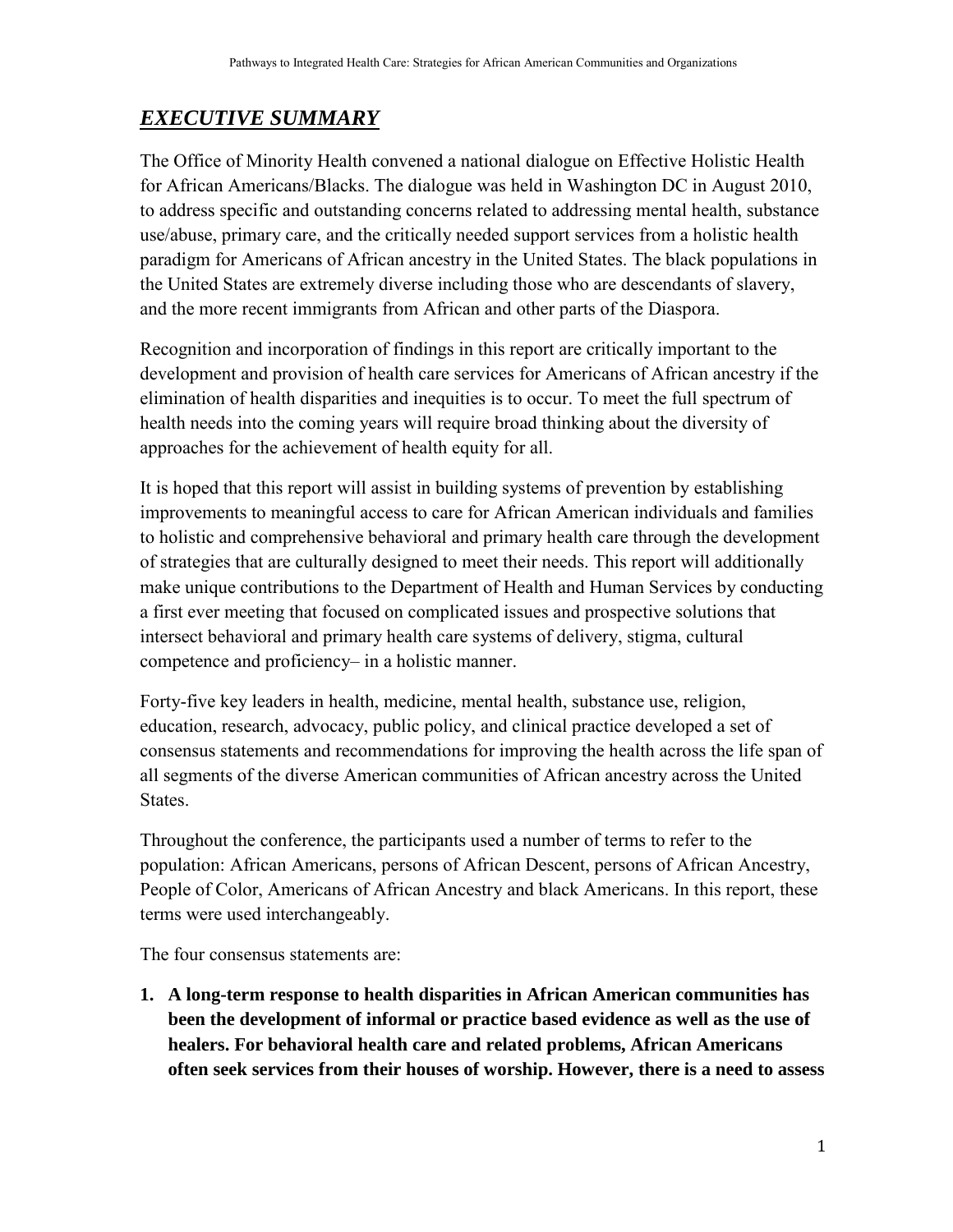**these interventions to determine the effectiveness of their outcomes and how the interventions can become evidence-based practices.** 

- **2. Reductions in disparities are partially dependent on the quality, quantity, and skills of the health and behavioral health workforce and the type of integrated care applied. There is a need for a more diverse workforce that utilizes culturally and linguistically proficient and competent interventions that are developed within African American communities in addition to those that may also involve adaptations of evidence-based practices from other communities.**
- **3. There is a pressing need to develop and measure a core set of practice standards and criteria that focus on holistic health, wellness, and community based standards.**
- **4. A significant number of the health and behavioral health conditions in African American communities co-morbid with other socio-economic conditions. These cooccurring conditions include substance disorders, severe mental illness, HIV/AIDS, poverty, diabetes, heart disease, low income, unemployment, and homelessness as examples. The presence of multiple conditions increases overall health risks, stigma, costs, and health outcomes.**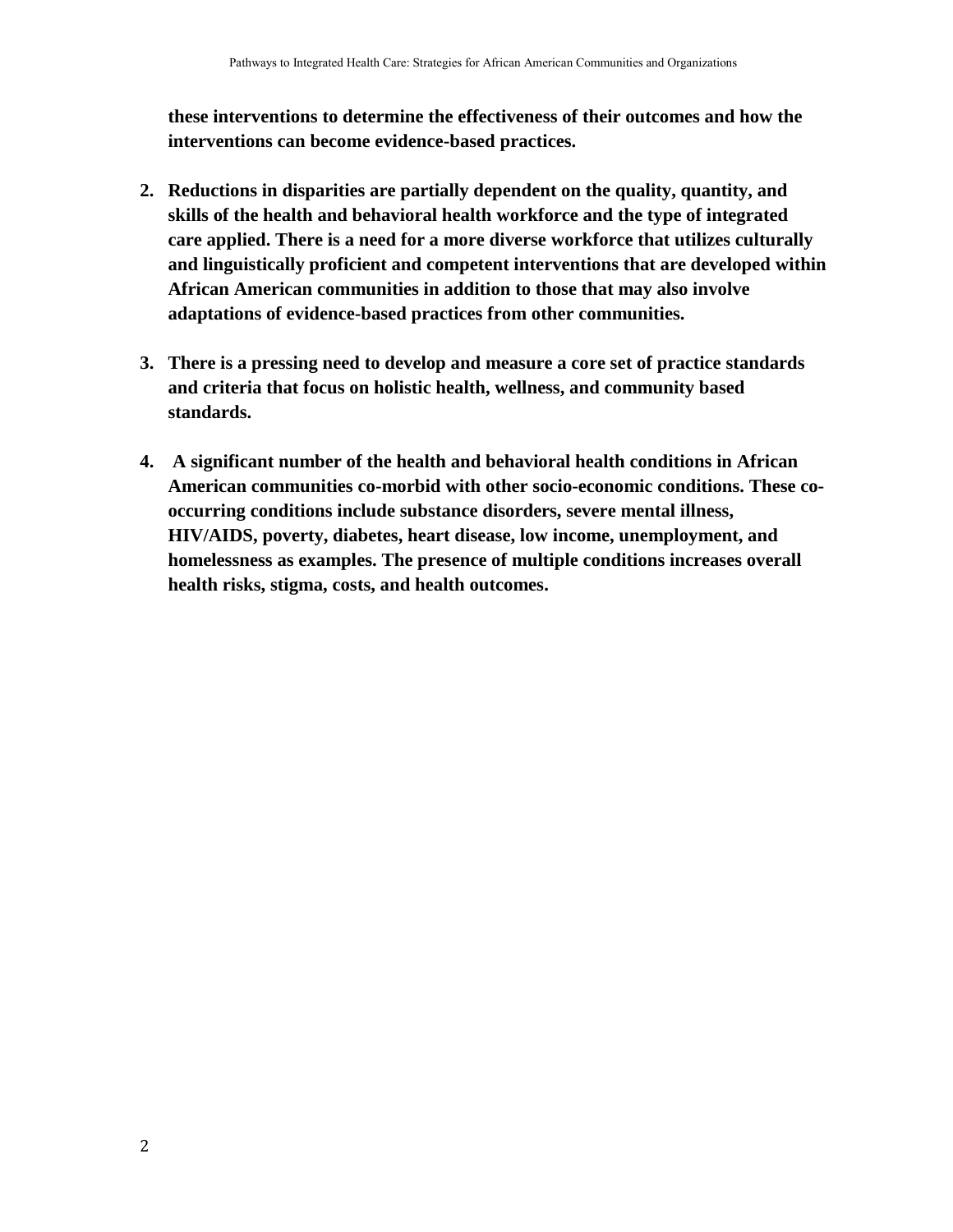## *TABLE OF CONTENTS*

| I.    |                                                                                                                                                              |  |  |  |
|-------|--------------------------------------------------------------------------------------------------------------------------------------------------------------|--|--|--|
| II.   |                                                                                                                                                              |  |  |  |
| III.  |                                                                                                                                                              |  |  |  |
| IV.   | Epidemiology & History<br>a.<br>$\mathbf{b}$ .<br>$\mathbf{c}$ .                                                                                             |  |  |  |
| V.    | The Dimock Center<br>a.<br>Children's Hospital & Research Center Oakland<br>$\mathbf b$ .<br>Comprehensive Sickle Cell Center<br>c. BASIC Information Center |  |  |  |
| VI.   |                                                                                                                                                              |  |  |  |
| VII.  | Policy<br>a.<br>b. Seed Projects<br><b>Evaluation and Research</b><br>$\mathbf{c}$                                                                           |  |  |  |
| VIII. |                                                                                                                                                              |  |  |  |
| IX.   |                                                                                                                                                              |  |  |  |
| X.    | Appendices                                                                                                                                                   |  |  |  |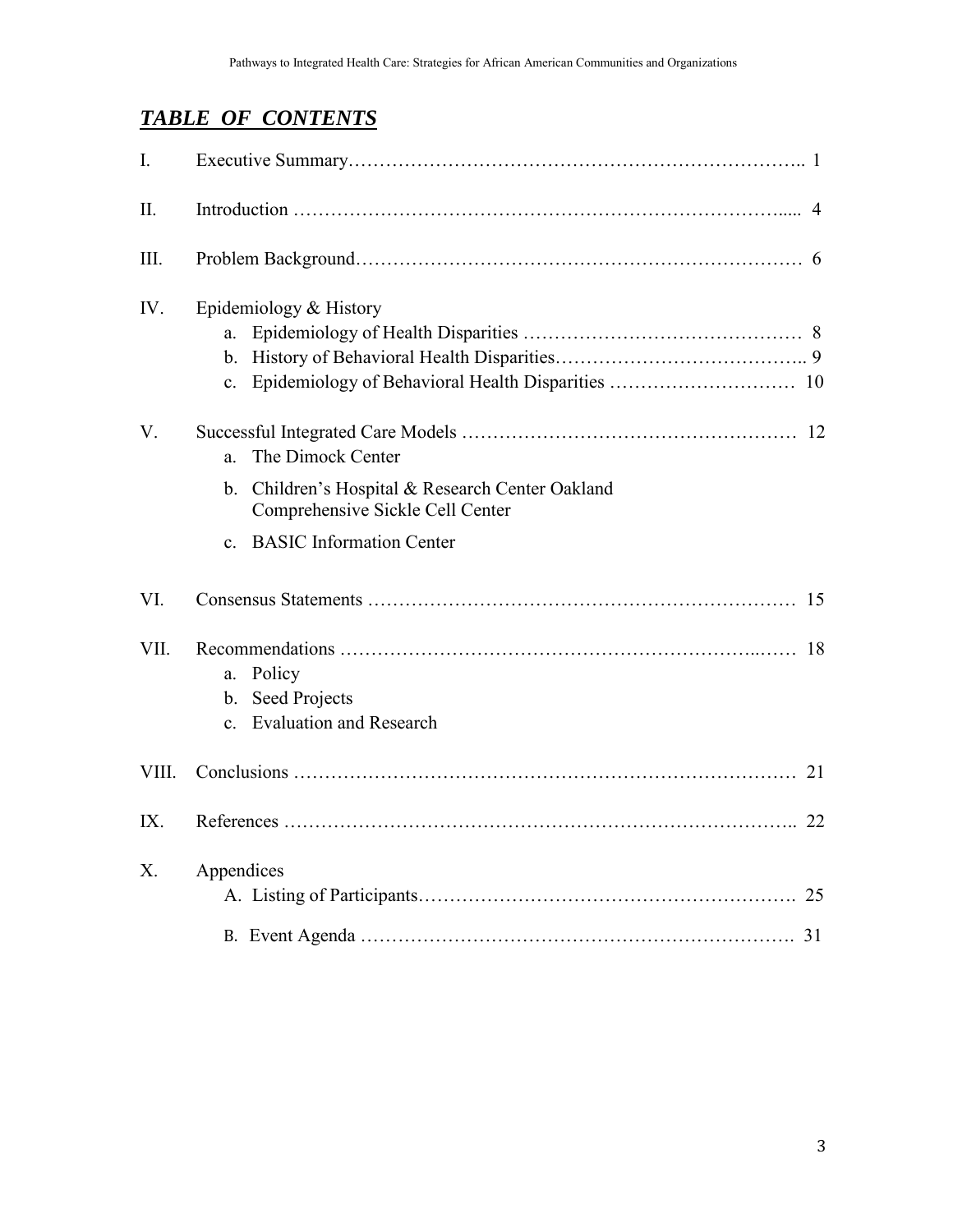## <span id="page-5-0"></span>*INTRODUCTION*

The Department of Health and Human Services, Office of Minority Health, convened a roundtable dialogue on the status of African American health care in August 2010. The intent of the dialogue was to have community leaders, stakeholders, experts, and consumers identify the key health problems in African American populations and propose multiple pathways and strategies for integrating primary care and behavioral health for African American populations. The dialogue was structured around a series of evidenced based research findings that conclude integrated health care is effective in dealing with both primary health and behavioral health problems and may offer advantages over more

traditional health care delivery approaches (Unutzer, Schoenbaum, & Druss, 2006).

This brief report is designed to share the range of issues discussed by the participants and their recommended strategies for integrating primary care and behavioral health as equally important elements in an overall holistic health care approach. The rationale for focusing the dialogue specifically on African Americans and integrated health care is found in the long-term disparities experienced by this population from 1900-2000. These disparities are documented in innumerable university, federal and state surveys of overall health status by race and ethnicity (Byrd & Clayton, 2002; Department of Health and Human Services, 2001).

The dialogue involved 45 African Americans from multiple disciplines: psychiatry, primary care, dentistry, nursing, social work, psychology, religion, counseling, and advocacy organizations. An essential question for the participants was whether there are successful integrated health approaches or models currently at work in African American communities. This question is significant in that African American populations

Integrated Health Care is the systematic coordination of physical and behavioral health [mental health & substance abuse]. These problems often occur at the same time and treating both may yield the best results. This is particularly true where there are major disparities in overall health status and barriers to accessing services. Populations of color appear to benefit equally using this approach.

(Alexander, 2008)

have a long history of disparities and delimited access to fragmented primary health and behavioral health care systems (Davis, 2003; Department of Health and Human Services, 2001).

In addition, African Americans have relied on an admixture of the primary care system and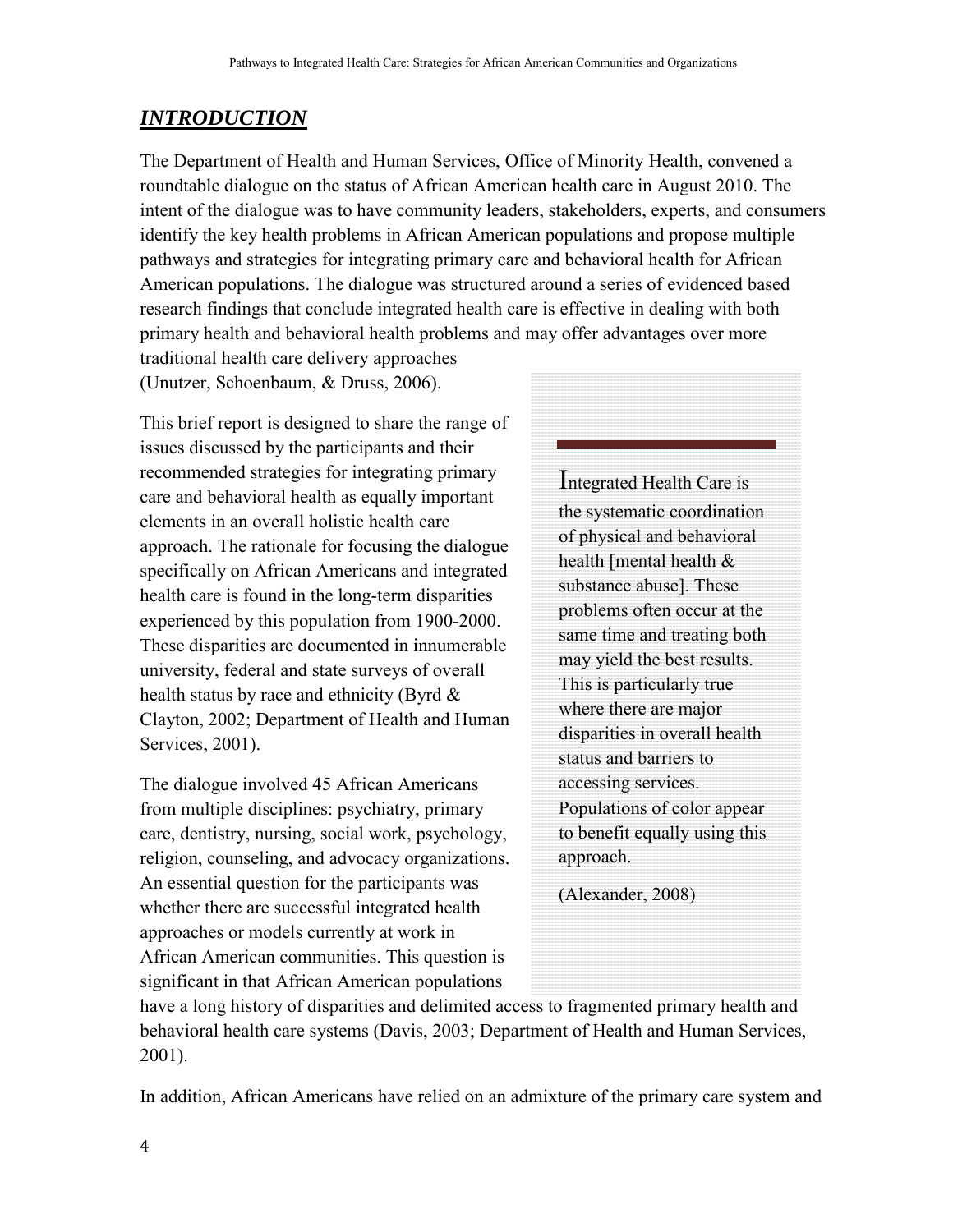their religious organizations for a complex of health and emotional needs to the exclusion of specialty behavioral health care systems (Neighbors, Musick, & Williams, 1998; Snowden, 2000).

The roundtable dialogue focused on several interrelated issues: history and current status of behavioral health, successful models of integrated health care, and issues that determine the success of these models. The participants reached consensus on a series of strategic service, policy, financing, and workforce recommendations for implementing integrated health care.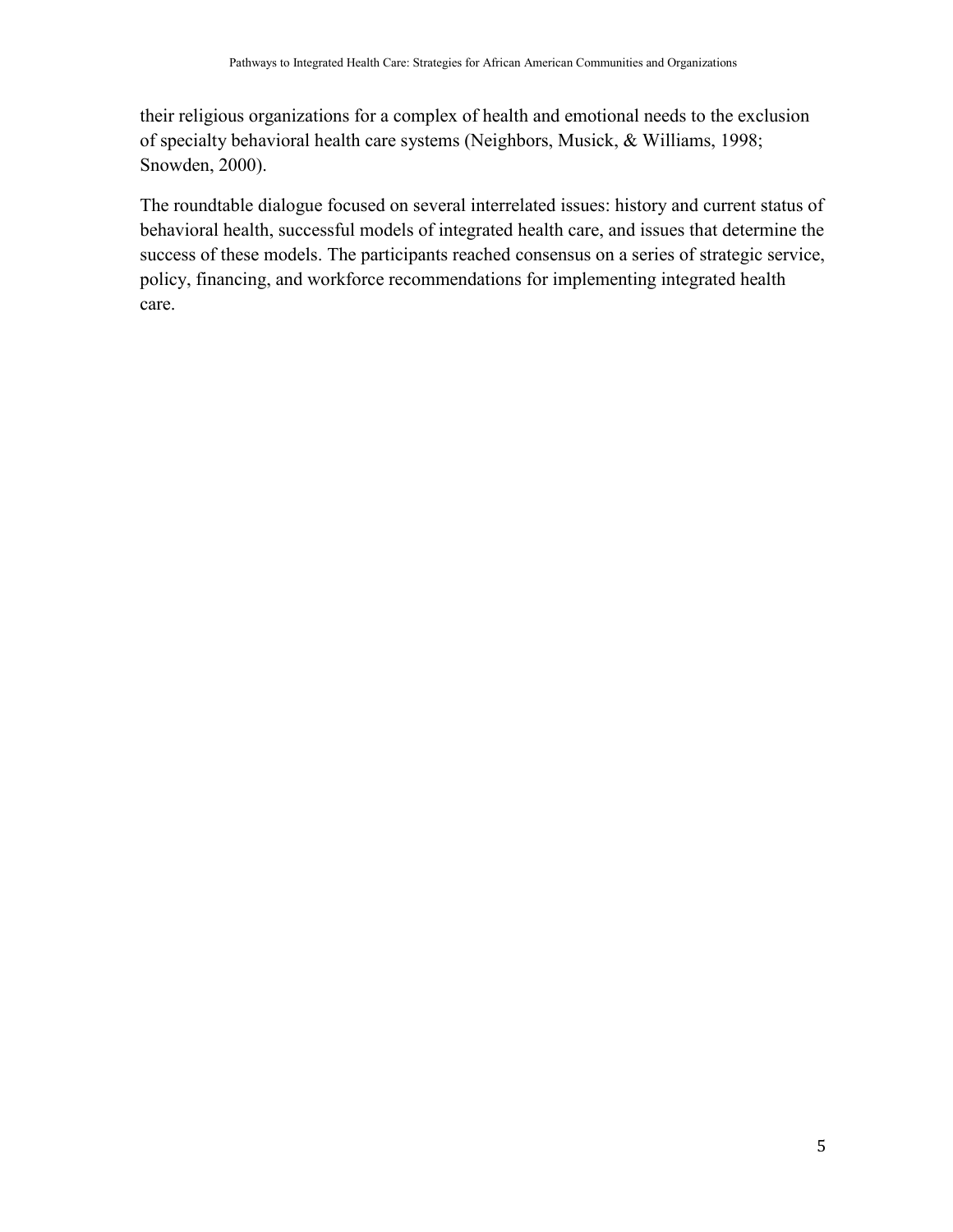#### <span id="page-7-0"></span>*PROBLEM BACKGROUND*

Disparities in behavioral health care for racial and ethnic minority populations are well documented in a number of seminal reports, studies and papers that focus on the scientific, clinical, and policy issues surrounding these disparities.

For example, a key finding, of the Surgeon General's Report on Mental Health: Culture, Race and Ethnicity (2001), is that living in poverty has the most measurable effects on the rates of mental illness; the National African American Mental Health and Substance Abuse Summit (Davis & Farris, 2003), identified ten areas of importance and recommendations to address behavioral healthcare needs; and the New Freedom Commission identified six goals that need to be achieved in order to affect the complete transformation of the mental

Disparities should be viewed as a train of events leading to measurable differences in access to, utilization of, or quality of care, health status, or health outcomes.

(Keppel, Peary, & Wagener, 2002)

health system including, '**disparities in mental health services are eliminated**'.

Yet, little has been done to develop, implement, and disseminate effective strategies that are culturally and linguistically appropriate. Data show that African American populations are over represented in our nation's most vulnerable populations, such as the poor, the uninsured, the homeless, and the incarcerated, yet have little to poor access to meaningful mental health services. Moreover, for those who do receive mental health interventions, the appropriateness and quality of those treatments remain in question.

Behavioral health consumer responses and interactions with healthcare providers are particularly cogent when a perception of mistreatment, mistrust, disrespect, or general lack of understanding exists. As a result, clinicians can

view symptoms, diagnoses and treatments in ways that diverge from the views of the patients they treat. This has resulted in African Americans being more likely to receive more severe psychotic diagnoses and less likely to receive affective diagnoses when exhibiting the same symptoms as their white counterparts (Whaley, 2004). Primary care settings in African American communities are also the place where the need for supportive services is often identified. And these services are critical for patients to be able to follow the entire plan necessary for recovery, rehabilitation, management of chronic conditions, and maintaining their health and that of their families. Wang (Wang et al., 2006) reported that there has been a significant shift in the locus of mental health care services away from specialty treatment to primary care heightening the need for integrating care across domains.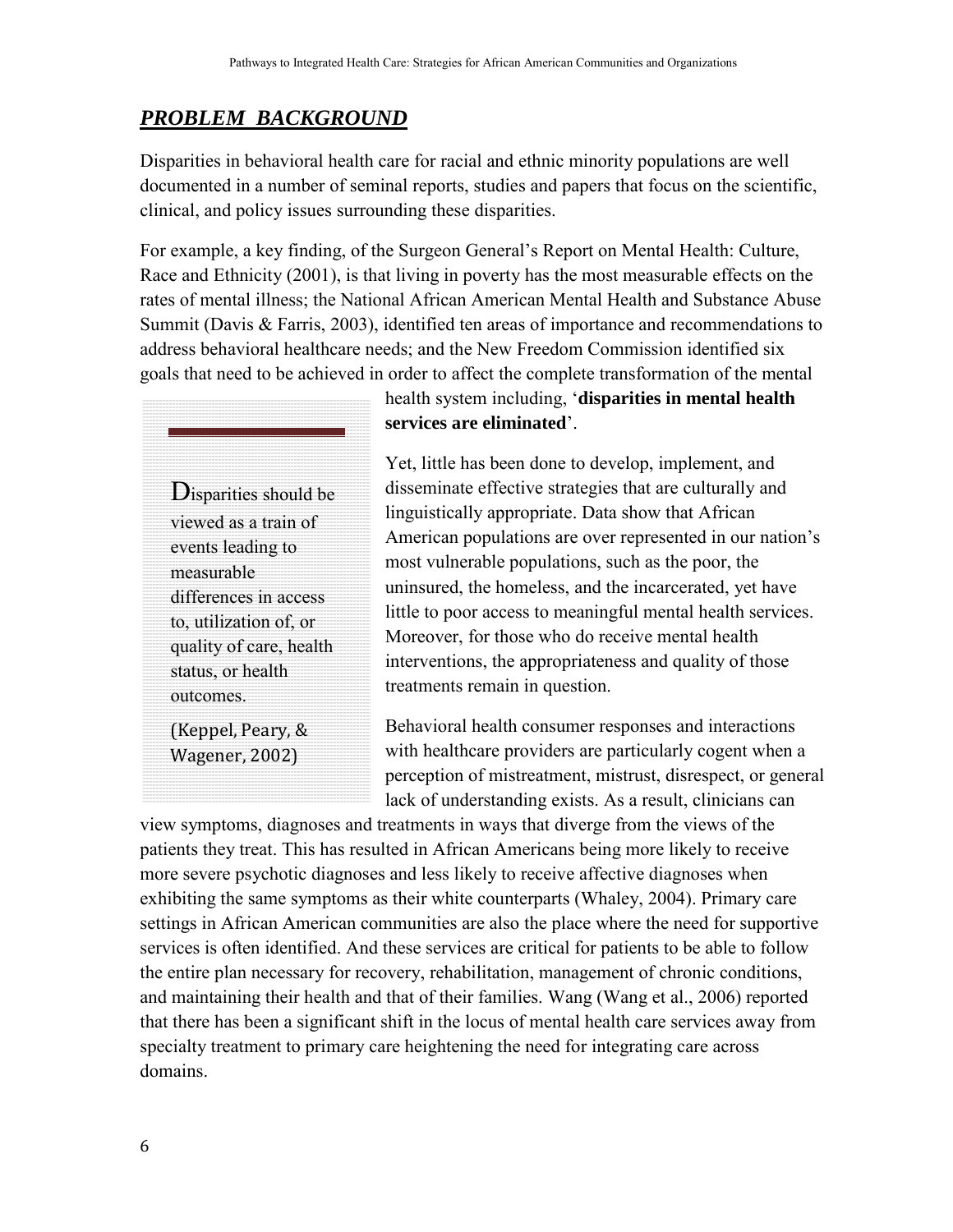Developing models of culturally competent and proficient comprehensive healthcare provision bringing together essential elements of primary and behavioral healthcare as well as supportive services will be critically important to a comprehensive elimination of health disparities in the African American communities of this nation.

An important means of conceptualizing the broad health care challenges in African American communities is through identification of the train of events cited by Keppel et al that increase the risk of primary and behavioral health problems in this population. One can hypothesize there is a connection between the extensiveness, pervasiveness, and persistence of this train of events and increased risk of physical and behavioral health problems in this population or any similar population. The train of events listed here is viewed as predictive factors that increase the risk of untreated conditions within vulnerable populations. These events are viewed as not only increasing the risk of illness but also shortening life spans and years of healthy living. In 1900, African American women had an expected life span of 33 years while their male counterparts had a life expectancy of 32.5 years. By 2000, the life expectancy of African American women had reached 70 years while the life expectancy of African American men was 64 years. White females had the longest life expectancy at 77 years and while white males had a life expectancy of 70 years. When severe mental illness is present, life expectancy has been found to decrease by 25 years (Parks, Svendsen, Singer, & Foti, 2006). The premature deaths of persons with severe mental illness are from preventable health causes that tend to go unrecognized and untreated. These findings provide further

# **Train of Background Events** Unemployment Poverty History of Trauma Crime Victimization Stigma Racial Discrimination Limited Asset Accumulation Hunger Disproportionate Arrests Substandard Housing Accidents and Physical Injury Absence of Health Insurance Low Performing Schools Involuntary Commitment Limited Advocacy Low Political Participation Absence of Health Literacy Limited Service Agencies

justification for a more holistic integrated approach to service design and delivery.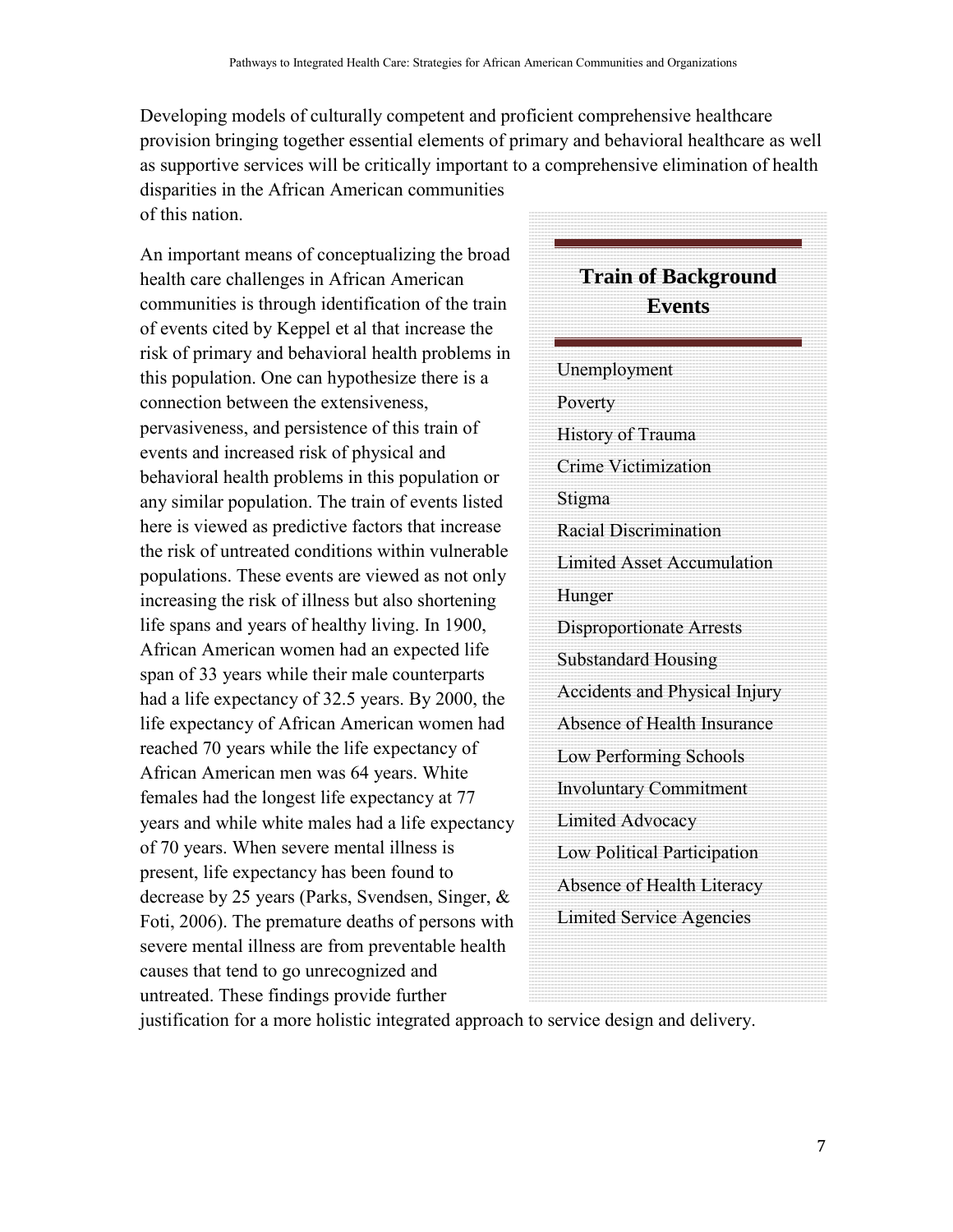## <span id="page-9-0"></span>*EPIDEMIOLOGY OF HEALTH DISPARITIES*

Throughout the history of race in America, the health status of African Americans has lagged considerably behind those of whites. The disparities are reflected in diagnosis, rates or frequency of disease, types of disorders, years of quality living, and mortality. Most studies of health status include comparative ratings or rankings on 10 causes of mortality in

populations. Historically, African Americans have ranked first on 8 of the 10 causes of mortality. In 1990, African Americans ranked first on 8 out of 10 causes of mortality and in 2000 also ranked first on 6 out of the same 10 causes. However, there were major reductions in numbers of deaths from these causes for all populations (Keppel et al., 2002).

Although there are long standing differences in health status or disparities, there are also key differences in help seeking behavior by race. African American populations tend to delay help seeking for primary health and behavioral health problems. Neighbors (Neighbors, 2007) indicates that these delays could extend over several decades. When racial and ethnic groups are compared on 10 leading causes of death, African American populations ranked the highest on the first six of these factors in 1990. Although significant reductions in



rates per 100,000 have been made since 1990, there was no change in the rankings by 2010. African Americans ranked second in deaths from diabetes in both 1990 and 2000; third in deaths from accidents; fourth in deaths from liver disease (Keppel et al., 2002).

In 2010, close to 21% of the African American population depended on state and federal Medicaid programs to access health care, (National Center for Health Statistics, 2011). During the same year, close to 25% of the African American population lacked employer based health insurance compared to 16% of the U.S. population as a whole, (National Center for Health Statistics, 2011). Although there have been significant reductions in rates of physical illness within this population, the disparities in health status of African Americans remains a national concern (Davis, 2008).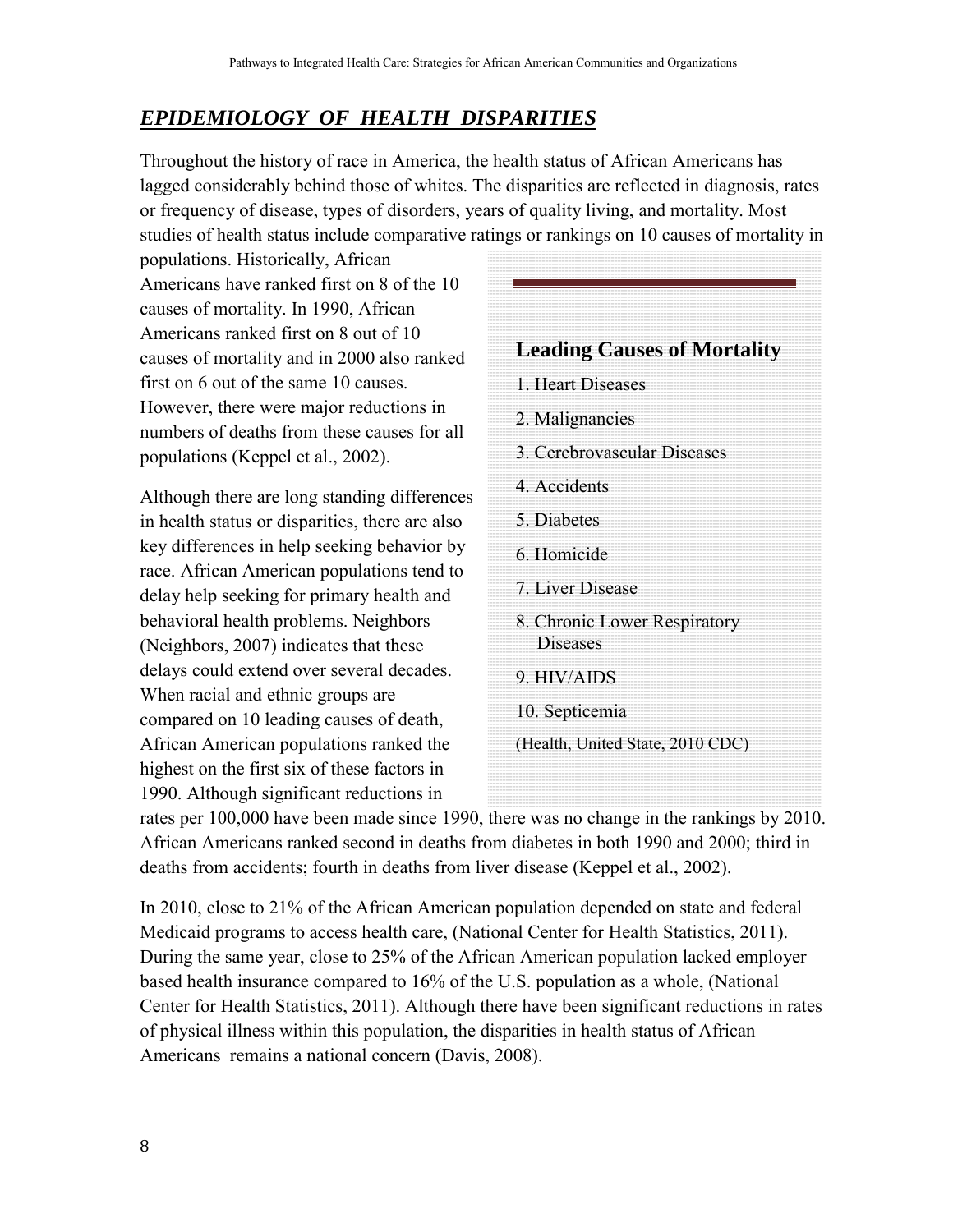### <span id="page-10-0"></span>*HISTORY OF BEHAVIORAL HEALTH DISPARITIES*

Mental health care was initiated in the United States in 1765 when the Commonwealth of Virginia opened the first mental institution. However, the prevailing theory of mental illness proposed that Africans [free and enslaved] in North America were immune from mental illness (Davis, 1998; Kramer, Von Korff, & Kessler, 1980). This theory resulted in both an absence of access to services until 1840, but subsequently created an association between race, violence, and mental illness that was carried forward well into the  $20<sup>th</sup>$ century (Davis et al, 2010).

Virginia opened the first mental hospital in 1765 at Williamsburg. However, the theoretical assumptions that Africans in America were immune from mental disorders denied them access to services. A change in the Virginia statutes took place in 1840 that recognized the presence of severe mental illness in enslaved Africans and allowed segregated care to be provided at the Public Hospital in Williamsburg. However, the rendering of mental health care to enslaved or free Africans in America could not displace care for whites (Dain, 1968; Virginia General Assembly, 1846).

As the Civil War drew to closure, new theories were developed that predicted an exponential increase in the frequency and number of freed slaves who would develop severe mental illness. Part of the support for this revisionist theory was the belief that formerly enslaved individuals would not be able to manage the demands of democracy and freedom, however, another perspective proposed by the Freedman's Bureau concluded that formerly enslaved individuals were in need of back health, mental health, and other services (Denton, 1960). The Freedman's Bureau required that both health and mental health care become available. Virginia responded by developing the first inpatient

#### **Theories of Race & Illness**

Throughout the  $18-20$ <sup>th</sup> centuries, three assumptions were made about race and mental illness. First, Africans were assumed to be immune from the risk of mental illness and other diseases. Second, near the end of slavery, predictions were made that Africans in America would have rates of illness that would greatly exceed that of whites. This second assumption was followed by excessively high rates of admissions and long lengths of stay for African Americans. It was not until the mid  $20<sup>th</sup>$ century did studies show that a third theory was supported showing there was a limited linkage between race and mental illness.

(Davis, 1998)

mental health service for this population. The Central Lunatic Asylum for the Colored Insane was developed in Petersburg, Virginia in 1870. This was the first mental institution of its kind in the world exclusively for African Americans.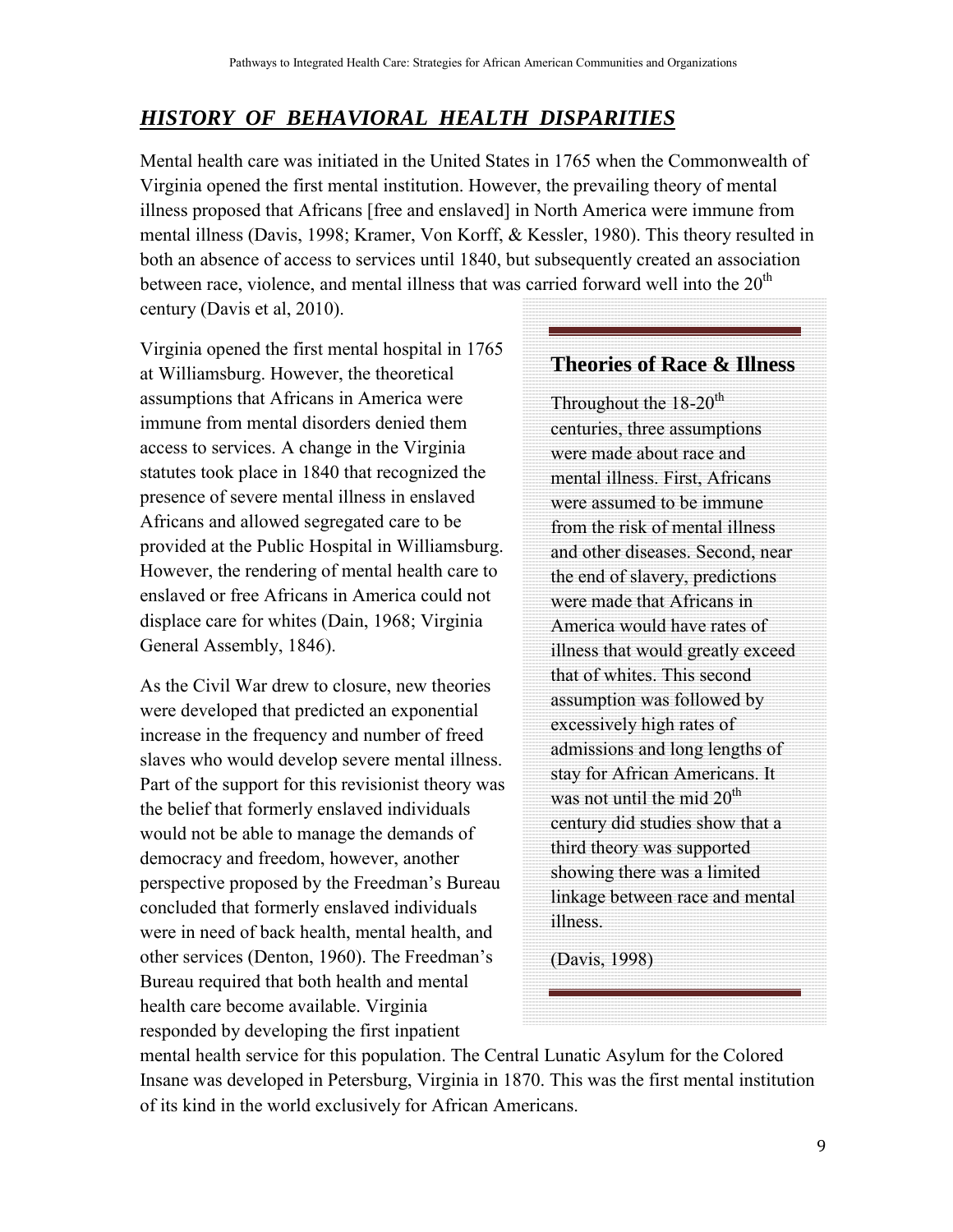#### <span id="page-11-0"></span>*EPIDEMIOLOGY OF BEHAVIORAL HEALTH DISPARITIES*

Some studies conclude that the rates of mental illnesses show little variation by race (Fischer, 1969; Wang, 2005) over time.

The Epidemiologic Catchment Area studies estimate that close to 25-50% of a population will experience a mental health problem over their lifetime, (Kessler et al., 1994). Based on these generalized estimates, there are close to 14 million African Americans with a diagnosable mental illness in 2011.

Mental health disparities are rarely differences in prevalence and incidence of diseases or disorders by race unlike those found in health disparities. Disparities in mental health more

frequently take the form of a service characteristic: access to services, accuracy of diagnoses, type of treatment, comparative effectiveness, location of services, level of cultural competency, proficiency and recovery. The Surgeon General's 2001 report documented the ongoing presence of differences in service quality and access by race and ethnicity, (Department of Health and Human Services, 2001).

The absence of access to competent behavioral health care can result in high levels of untreated illness that exacerbates unemployment, lower productivity, family burden, and homelessness.

A second key element in behavioral health disparities is the difference in help-seeking behavior by race and ethnicity. Although there are minimal differences in the rates of behavioral health disorders, African American help-seeking patterns show wide variation with other populations. Neighbors' studies show that 43% of African Americans seek help exclusively from informal sources, including relatives and friends when there is a behavioral health problem. Only 4% of African Americans seek help exclusively from behavioral health providers with less than half of this group receiving care from a community mental health center. The majority of African Americans who seek formal behavioral health care obtain that care from emergency rooms and physicians. And, 44% seek

Close to 14 million African Americans have some form of behavioral health disorder. These estimates are based on the Epidemiologic Catchment Area Study and its updates and federal data.

16.4% (6.54 million) have anxiety disorders

7.1% (2.84 million) have mood disorders

1.3% (520,000) have schizophrenia

1.2% (482.000) have severe cognitive disorders; and

9.0% (3.6 million) have substance use disorders

(Davis & Johnson, 2002)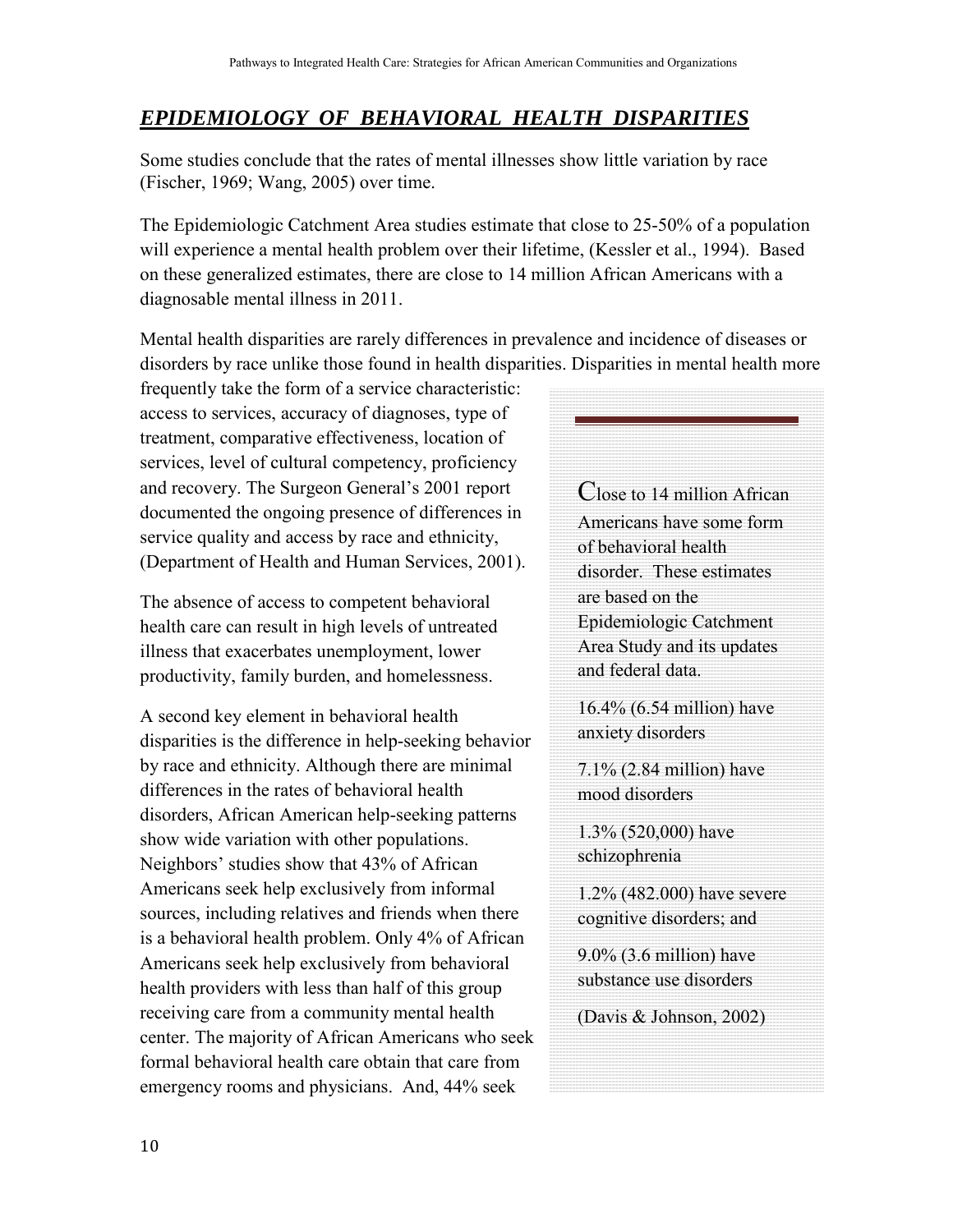help from both formal and informal sources, (National Center for Health Statistics, 2011).

Close to 10% of African Americans who develop behavioral health disorders will access

services through churches and ministers (Neighbors et al., 1998). Of particular importance is the finding that if African Americans obtain behavioral health care first from their ministers, the likelihood of their becoming involved in a traditional mental health setting diminishes considerably. Farris (Farris, 2005) noted in her study that African American ministers tend not refer to mental health providers since they attribute causation to spiritual factors that are within their purview of intervention. This finding suggests that there is a marked absence of networking and mutual referral processes between African American ministers and behavioral health providers.

These data also confirm that African Americans significantly underutilize behavioral health care services and may overrely on more informal approaches to behavioral disorders. Furthermore, helpseeking behavior by African Americans tends to be significantly delayed following the onset of behavioral health symptoms. Neighbors noted that after the onset of depressive symptoms [clinical and bipolar], African Americans may delay obtaining help by up to 30 years resulting in more chronic and disabling conditions, (Neighbors, 2007).

Help seeking behavior involves a number of pro-active steps that take a person, family, or community from the point of recognizing a problem exists to using internal or external resources to solve, lessen, or cure the problem. The help seeking behavior of African Americans is notable by delay and reliance on the Black Church.

African American consumers tend to delay help seeking for some behavioral health problems for many years or even decades. A new approach must be found that integrates established cultural beliefs and patterns into the design and implementation of services.

(Davis, 2010)

Help-seeking by African Americans with behavioral health problems is also characterized by heavy use of emergency rooms and non-compliance with medication following service use, (Chun-Chung Chow, Jaffee, & Snowden, 2003; Snowden, 2000).

These data suggest that approaches to the design and delivery of integrated or holistic care to African American populations must consider the established paths that are currently used to obtain help. It is also important to recognize the substantial strengths that have characterized these communities for decades and enabled their members to manage adversity. It is because of this history that we must further develop practice-based evidence (PBE). PBE interventions are practices developed in our communities that are successfully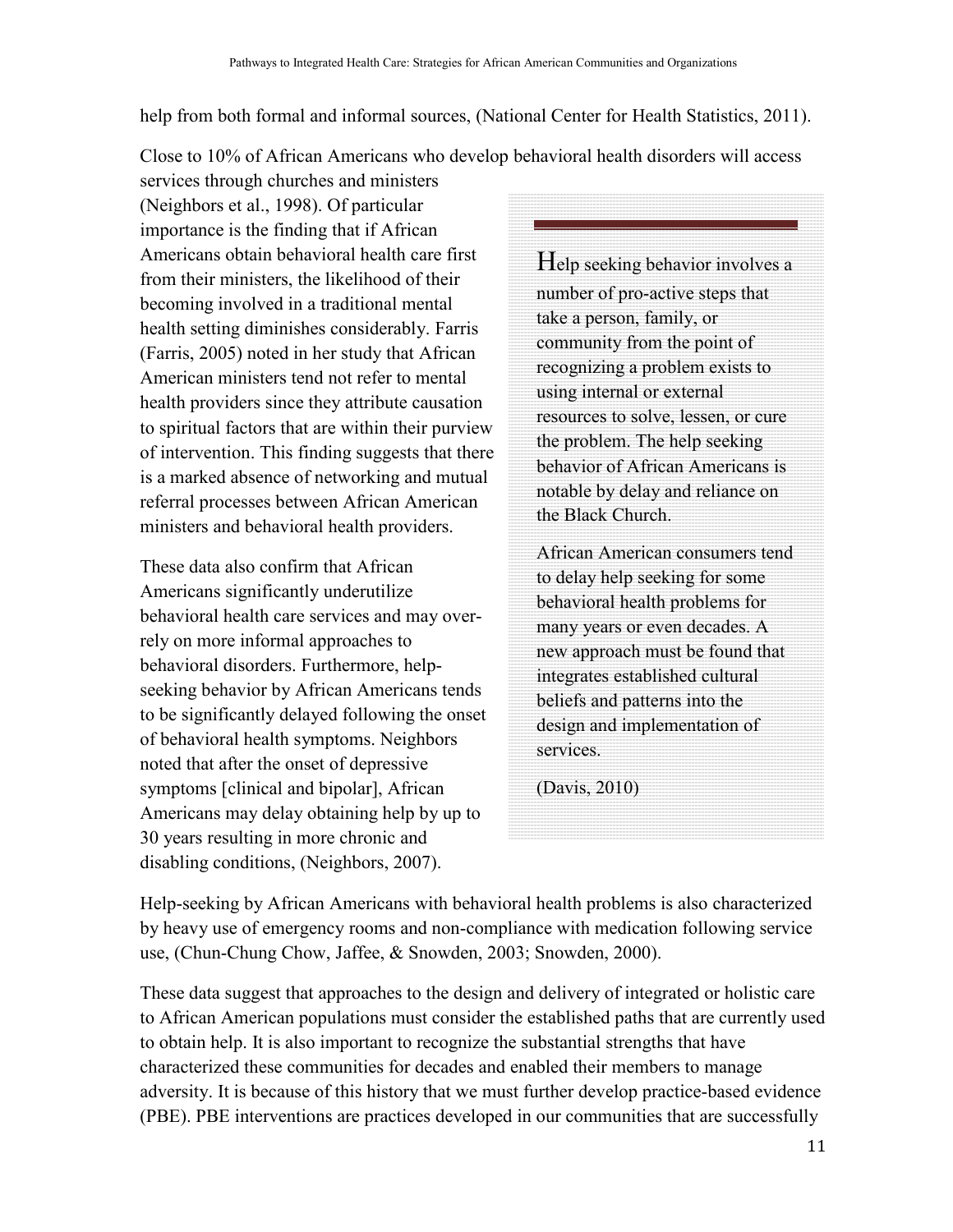providing high quality care even though they have yet to be formally evaluated. Through researching the core practice standards and criteria associated with the high quality care of PBEs, they can be moved on to the lists of evidence-based practices (EBPs).

## <span id="page-13-0"></span>*SUCCESSFUL INTEGRATED CARE MODELS*

Wang (2005) notes that there has been a major shift towards the provision of mental health care services within primary care settings. However, primary care physicians are rarely

prepared to diagnose, treat, and provide followup care to individuals with significant behavioral health care problems. Part of the reason for the absence of preparation is the lack of training in psychiatric diagnosis, medications, and models of care. Although the increase in mental health care episodes occurring in primary care has been evident for a number of years, the models that have been employed have not all been subjected to rigorous study.

To date, only the collaborative care model has been subject to a number of studies that have demonstrated its efficacy with persons with behavioral health disorders. A number of these investigations have included African Americans in the samples, (Sanchez, 2011).

Three examples of holistic integrated care were presented to the dialogue participants. These included the (1) Dimock Center in Roxbury, Massachusetts; (2) Children's Hospital and Research Center Oakland in Oakland, California; (3) BASIC, in St. Louis, Missouri and New



Orleans, Louisiana. Each of these programs reflects varying levels of integration of services in primary and behavioral health while offering a range of other related services.

## *THE DIMOCK CENTER*

Dimock Center is located in Boston's inner city and is based on a co-location [integrated or holistic] model of service design and delivery. It includes 3 related components: a) health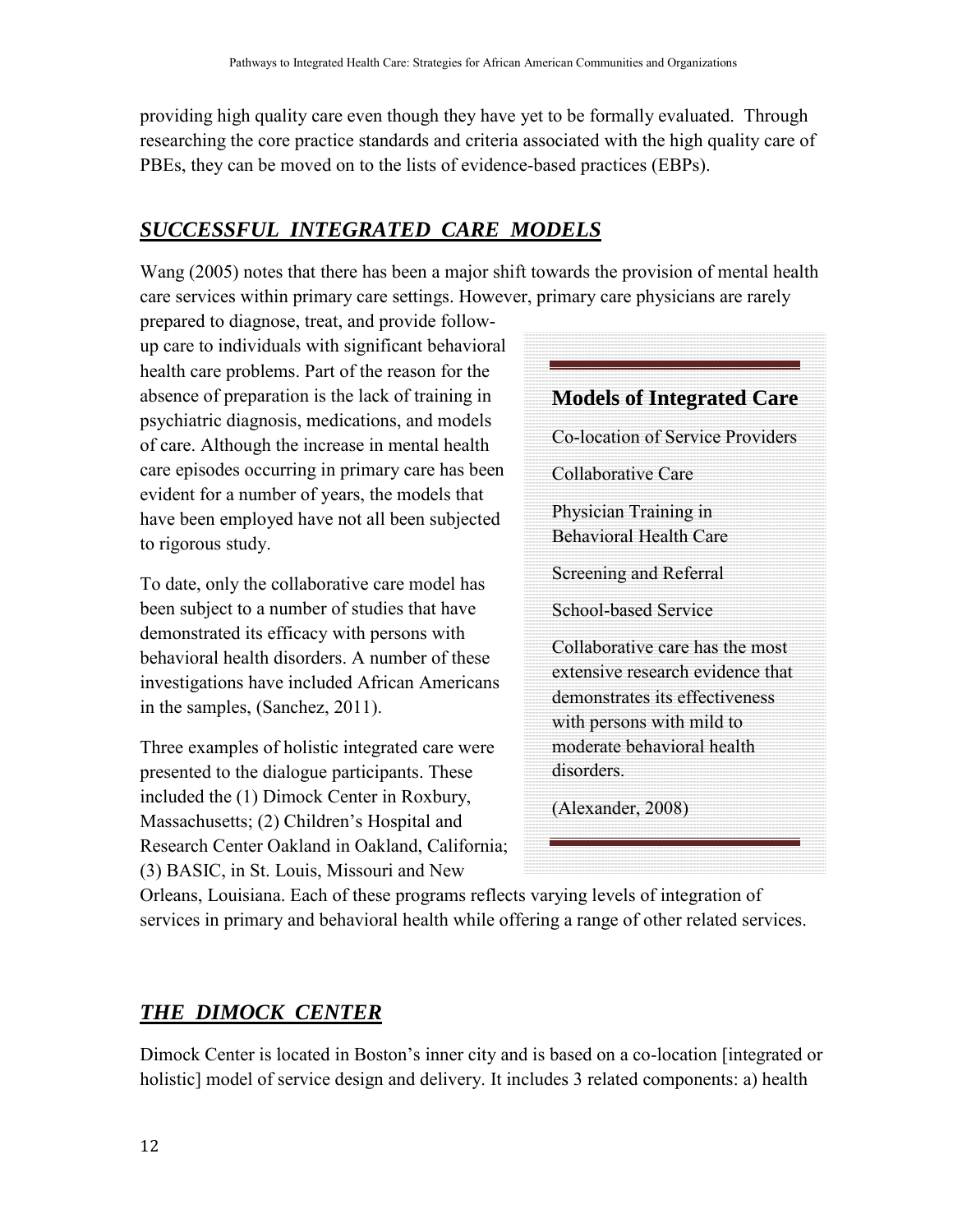and community services, b) child and family development services, and c) behavioral health services in its organizational structure. Dimock is the largest provider of behavioral health care services in the inner city. The 3 components provide acute treatment services, addiction and recovery, outpatient mental health, a broad range of health and dental services for adults, infants, and children. The Center provided services to over 13,000 individual patients in 2010. In its approach to integrated care, the Center provides a Head Start Program, after school services, HIV/AIDS care, shelters, permanent housing for families, and recovery homes. Future plans include broadening the concept of integration to enhance the relationships between primary care and behavioral health. [http://www.dimockcenter.org](http://www.dimockcenter.org/) 

## *CHILDREN'S HOSPITAL & RESEARCH CENTER OAKLAND COMPREHENSIVE SICKLE CELL CENTER*

This program is based on a co-location model that applies integrated health or holistic principles to the care and treatment of individuals with sickle cell disease (SCD) and related problems. SCD is a genetic blood disorder that results in the formation of an altered form of hemoglobin. Hemoglobin is a protein that transports oxygen in the bloodstream. Individuals of all races and ancestries may be carriers of sickle cell traits but those of African, Mediterranean, Middle Eastern, and Caribbean ancestry are most often affected. The disease occurs in 1 out of every 400 Americans of African ancestry while the trait occurs in 1 in 14 Americans of African ancestry. This chronic disease can be characterized by significant pain and potential organ damage across the life span.

Children's Hospital & Research Center Oakland offers the largest program for sickle cell care and research in the Western United States. More than 450 children and 300 adults from Northern California are seen annually. The Comprehensive Sickle Cell Center operates from an integrative health perspective for inpatient and outpatient care. The center endeavors to ensure that all patients with SCD have a medical home and a primary care interface with behavioral health, education, and vocational components.

The center provides additional services funded through the Network of Care grant. Services funded through the Network of Care grant include patient support activities through case management/peer education, increased access to genetic counseling and subspecialty care, patient education/advocacy, and education of health care providers. [http://www.casicklecell.org](http://www.casicklecell.org/)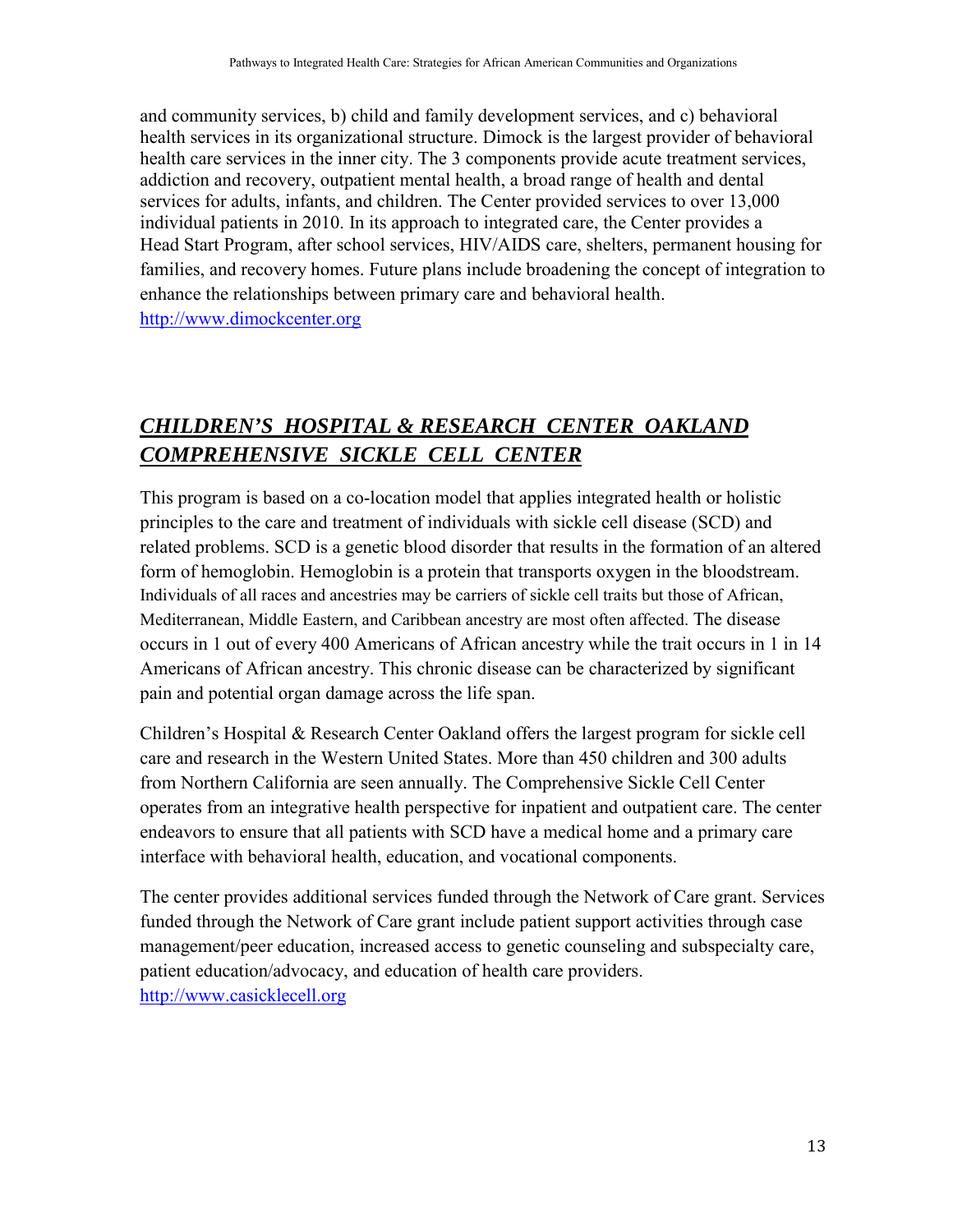## *BASIC INFORMATION CENTER*

The BASIC Information Center was developed in 1983 in St. Louis as a pilot program that focused on alcohol dependency and substance abuse. One of the distinguishing features of the Center is its priority on structuring services around the concept of cultural sensitivity. BASIC includes an Alcoholics and Narcotics Anonymous approach with a cultural sensitivity, cultural relevancy overlay.

The rationale for this approach reflects the philosophical view of the founder, Oval Miller. Miller proposes that communities that are marked by alcoholism and substance abuse suffer "cultural survival fatigue". In part, he views the introduction of substances and their easy access as a deliberative effort to reduce the sense of community closure and social capital within oppressed communities. This orientation then builds in a series of holistic interventions that seek to impact the individual's use of substances while also positively changing the environment, lifestyle, and distribution of social capital and resources. The overall goal of the BASIC Information Center is to insure that the individual becomes selfsufficient in their recovery. [http://www.basicinc.org](http://www.basicinc.org/)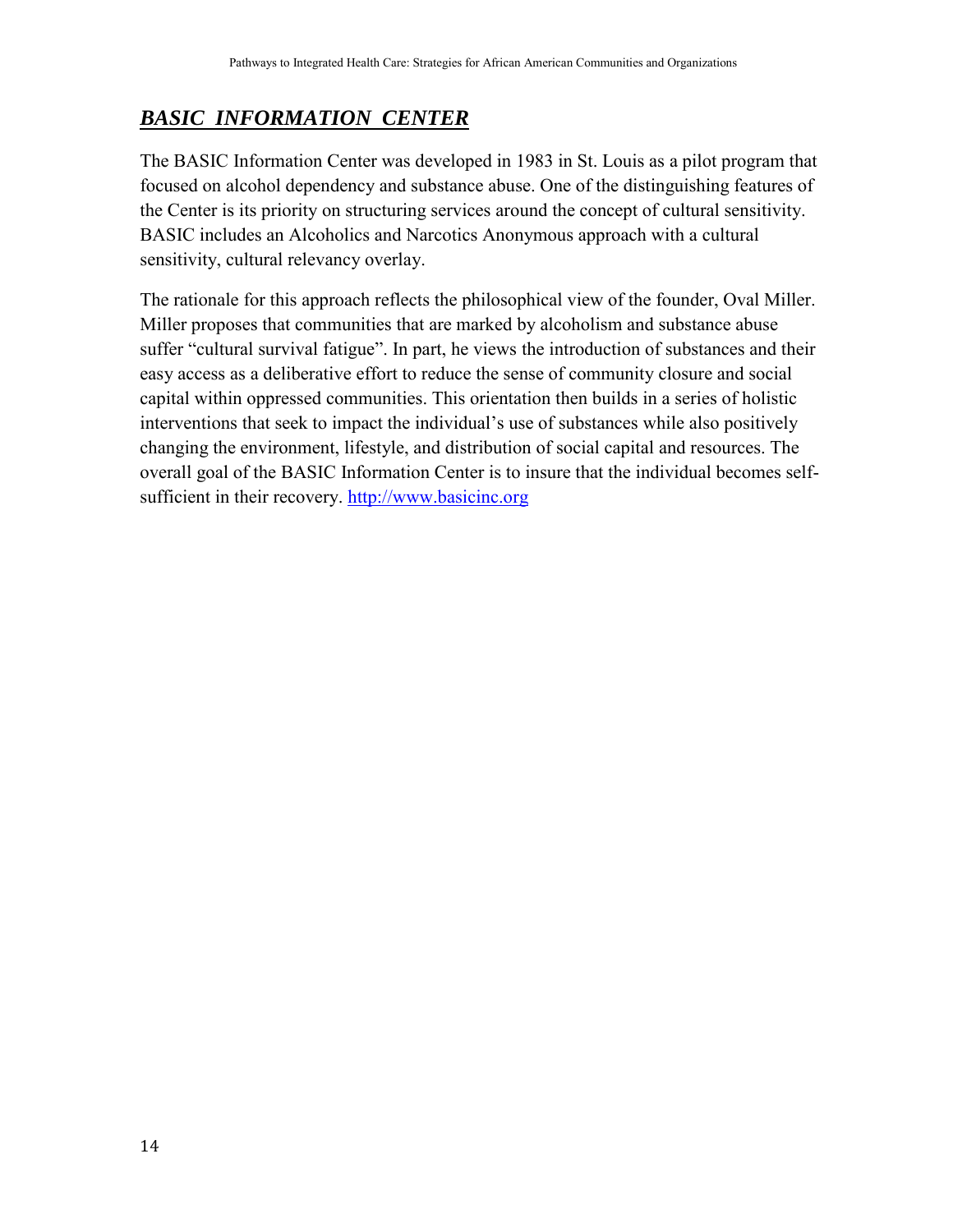#### <span id="page-16-0"></span>*CONSENSUS STATEMENTS*

The participants in the dialogue were assigned to four workgroups and asked to use a basic logic model to reach consensus about the following issues:

- 1. Identification of the main problem
- 2. Strategies for approaching the problem
- 3. Activities or interventions associated with each strategy
- 4. Outcome measures for each strategy that will provide clear evidence of the level of progress
- 5. Accountability identifying what person, group, community, or association is to carry responsibility for actions proposed.

Drafts of the consensus statements were circulated to each of the participants over several weeks. Each participant was asked to rank the statements on the basis of importance. The participants reduced over 150 issues to 7 they considered the most important for using an integrated approach to health care for Americans of African ancestry. The seven issues were combined resulting in the following consensus statements and recommendations.

Data gathered in the early 1900s (.Department of Commerce, 1975) identified a high frequency of

social, economic, health, and mental health problems in African American communities. Many of these problems were reflections of the absence of wealth accumulation and the poor living conditions that were evident during slavery, just 35 years earlier. In addition, each of these problems appears to have been related to and exacerbated by the exceptionally high level of poverty within this population. Racial discrimination in employment, education, housing, health care, and justice circumscribed the daily life of African American families resulting in higher than expected frequencies of poor health and mortality. Although rates of socio-economic and health trauma associated with a lower quality of life were reduced significantly between 1900 and 2000, African American populations continued to rank highest in almost all categories (Gamble & Stone, 2006).

## **Statement of the**

#### **Problem**

Long-standing disparities in access to jobs, income, justice, health, education, and behavioral health care have created an environment in many African American communities that result in increased risk of trauma, disease, lower productivity and quality of life, and excess mortality. Major barriers to accessing service for behavioral health care remain.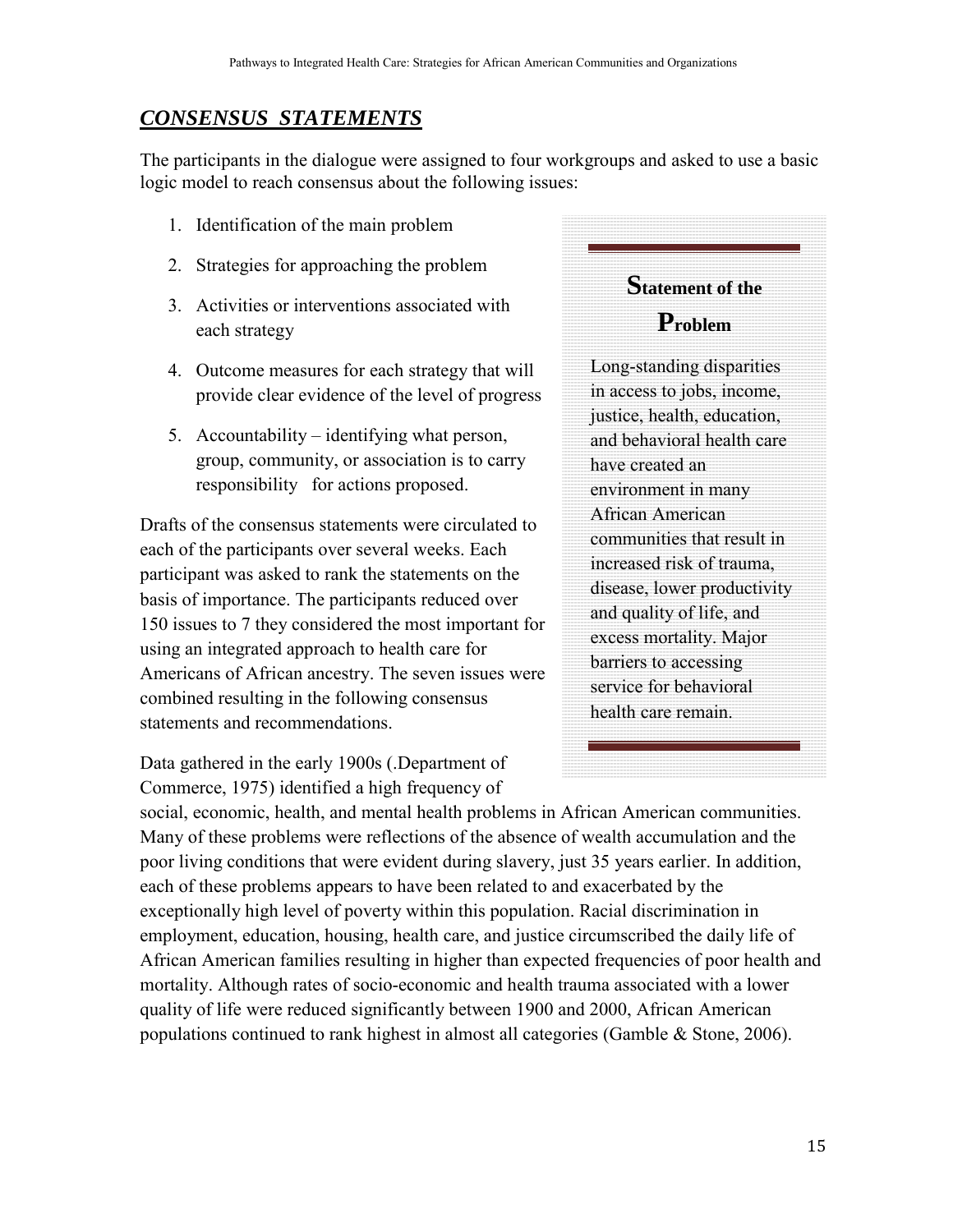## *FIRST CONSENSUS STATEMENT*

**A long-term response to health disparities in African American communities has been the development of informal or practice based evidence as well as the use of healers. For behavioral health care and related problems, African Americans often seek services from their houses of worship. However, there is a need to assess these interventions to determine the effectiveness of their outcomes and how the interventions can become evidence based practices.** 

Rubin defines evidence based practice (EBP) as the use of the "best scientific evidence available in deciding how to intervene" (Rubin & Babbie, 2008). Increasingly, human services interventions are expected to be based on research that demonstrates effective and consistent quality outcomes. Part of the impetus for the emphasis on EBPs is a shift in reimbursement policies of the federal government, state governments, and the private sectors towards research backed methods. Practice based evidence (PBE) is a series of methods that are generated from and supported by practice experience. Few of these PBEs have been subjected to scientific review and thus do not qualify as EBPs. However, many African American practitioners utilize these practice-generated approaches and propose that they obtain excellent results. The consensus of the conference participants is to identify more of these methods and subject them to assessment as a means of understanding their components and moving the approaches into evidence based status.

#### *SECOND CONSENSUS STATEMENT*

**Reductions in disparities are partially dependent on the quality, quantity, and skills of the health and behavioral health workforce and the type of integrated care applied. There is a need for a more diverse workforce that utilizes culturally and linguistically proficient and competent interventions that are developed within African American communities in addition to those that may also involve adaptations of evidence-based practices from other communities.** 

The State of New Jersey passed legislation requiring training in cultural competence for licensure and certification (Salas-Lopez, Holmes, Mouson, & Soto-Greene, 2007). The law is based on the assumption that an increased attention to differences in culture will result in an increase in the quality of care provided by physicians and other providers.

The conference participants agreed that this assumption is a reasonable basis for increasing cultural and linguistic competence content in pre-service training as well as in continuing education. New Jersey has inserted a cultural competence requirement into licensure law far exceeding the position of other states and the federal government. Researchers should assess the effect of such a legal requirement on quality of health care outcomes for consumers of color. If there are significant improvements in outcomes expansion of the law as well as clear identification of the important features of cultural competence could be addressed in other states.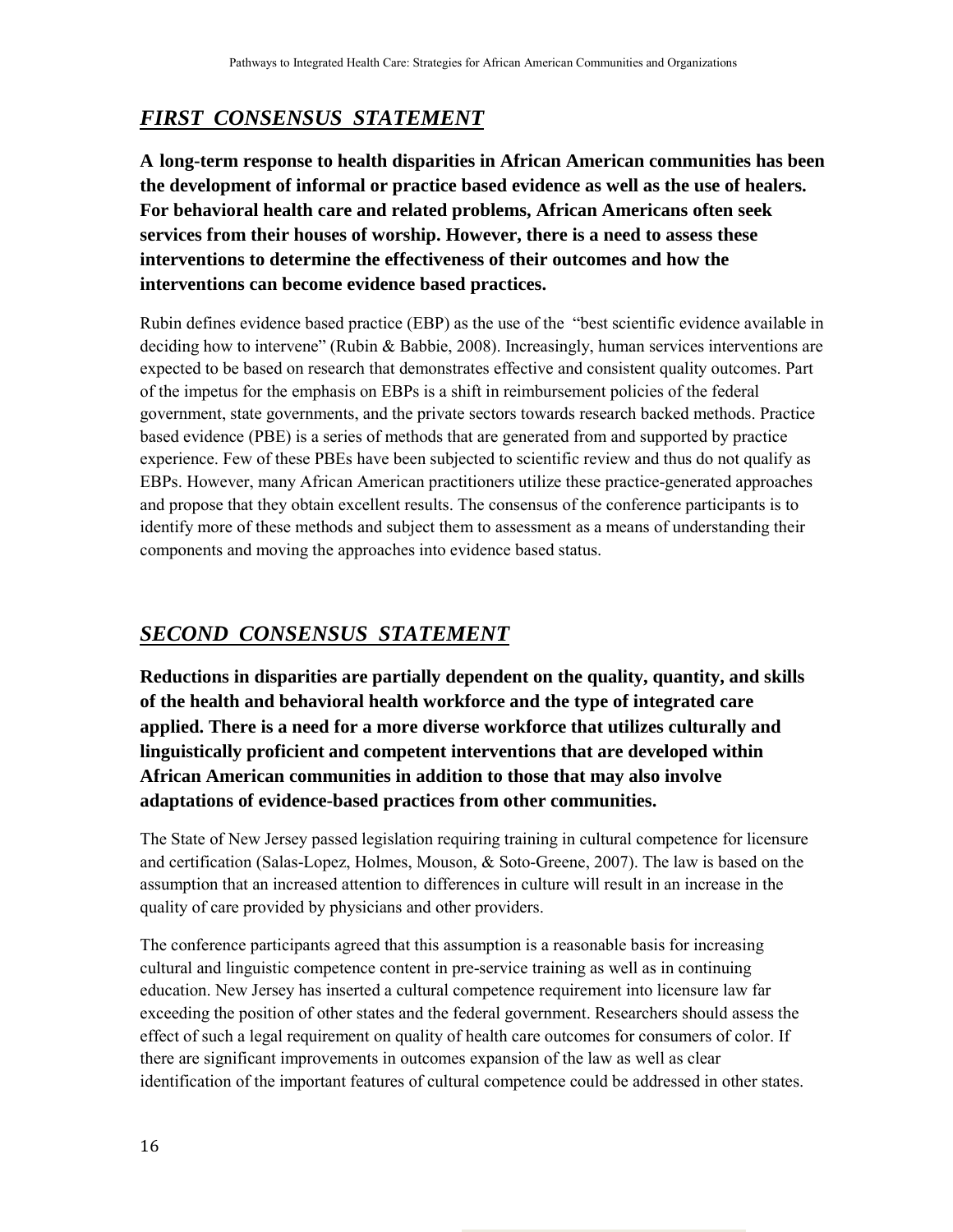## *THIRD CONSENSUS STATEMENT*

#### **There is a pressing need to develop and measure a core set of practice standards and criteria that focus on holistic health, wellness, and community based standards.**

In 1998, SAMHSA supported the development of standards of care for populations of color in managed health care (Davis, 1998). A similar set of standards was developed for each of four groups: African Americans, Asian American, Latino Americans, and Native Americans. In addition, a composite set of standards that applied across each of the groups was compiled (Center for Mental Health Health Services, 2000).

## *FOURTH CONSENSUS STATEMENT*

**A significant number of the health and behavioral health conditions in African American communities co-morbid with other socio-economic conditions. These cooccurring conditions include substance disorders, severe mental illness, HIV/AIDS, poverty, diabetes, heart disease, low income, unemployment, and homelessness as examples. The presence of multiple conditions increases overall health risks, stigma, costs, and health outcomes.** 

The Patient Protection and Affordable Care Act of 2010 [PL 111-148] seeks to reduce the multiple barriers to accessing health care by members of the general public. These provisions include restrictions on denial of insurance for pre-existing conditions, parity between health and behavioral health coverage, and elimination of a cost ceiling on health coverage. Included in this new law is an effort to decrease the number of Americans who were uninsured, vulnerable to bankruptcy because of health costs, and adult children who were summarily dropped from their parents' insurance.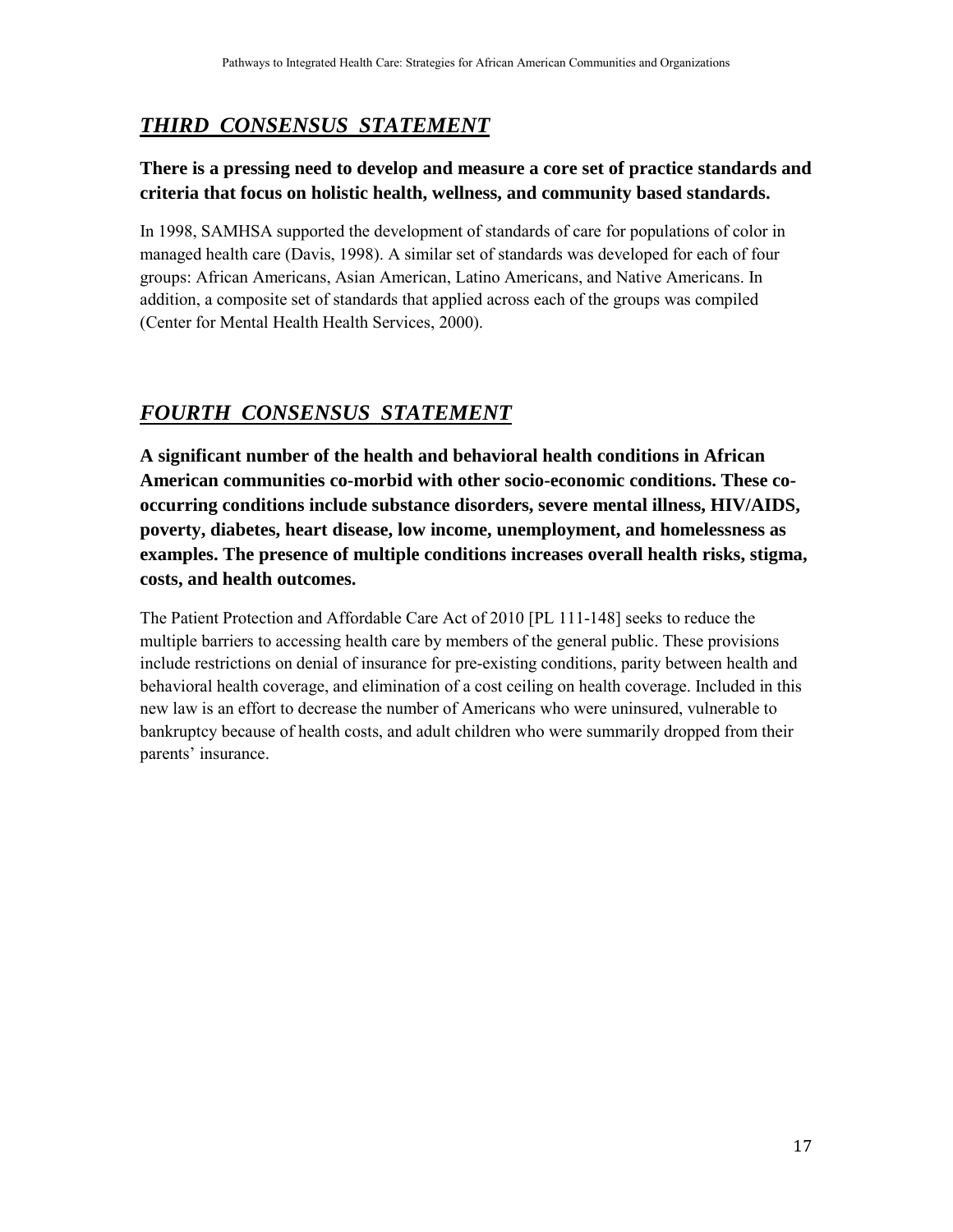#### <span id="page-19-0"></span>*RECOMMENDATIONS*

"Do something," was the consistent refrain from the participants. It was clear from the discussions that the group recognized the large number of prior meetings and reports that have had less of an impact than the group deemed valuable. The group discussion also placed a significant value on the recognition of the strengths in African American communities that have contributed to their survival, growth, and contributions – often against overt and structural inequality and racism. There is a clear need to understand the factors that exist within these communities that contribute to their ability to manage in adverse circumstances where such efforts are often viewed as unacceptable by outside groups. The presence of such strengths is important as a basis for building, sustaining, and moving the community towards greater health, wellness, and prevention. Within the existing strengths are key facilitators of or instruments that can be used for further growth and development. Thus doing something includes the recognition there is a foundation within these communities that forms a basis for change. One key foundation is the African American religious tradition where the majority of life issues are brought for resolution.

The group organized their recommendations into three overlapping areas. The first focused on policy.

## *POLICY RECOMMENDATIONS*

- Build cultural and linguistic proficiency, competence, and awareness into specific requirements for licensure, accreditation, and certification.
- $\cdot$  Increase the recognition in the healthcare workforce of the relationship between behavioral and physical health.
- \* Require the use of community based standards to measure quality of service/performance.
- $\triangle$  Enforce existing civil and human rights laws as these apply to discrimination in health care.
- $\cdot$  Improve data collection by demographic characteristics to insure equitable distribution of health care.
- \* Support incentives to increase the availability of health providers serving lowincome communities
- Improve reimbursements in Medicaid and Medicare to providers who serve lowincome patients.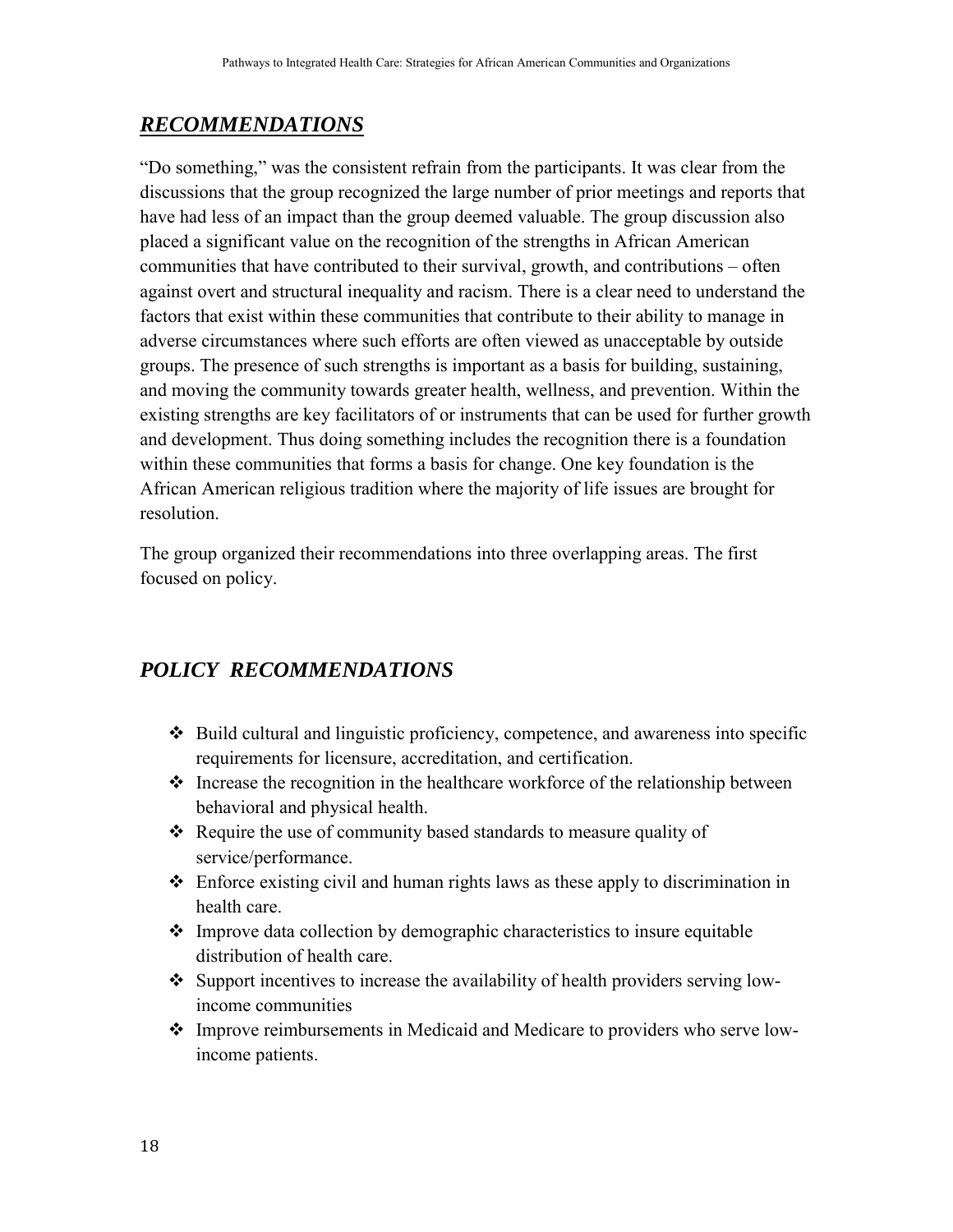- $\div$  Modify billing in all states to allow same day services in behavioral disorders and physical health.
- Develop incentives for insuring access to services during weekends and evening hours to decrease use of emergency departments.
- Increase culturally and linguistically appropriate health information and services.
- $\triangle$  Provide comprehensive health services across the lifespan (including, primary care, reproductive health, mental health/substance use, and dental) to prevent and address health disparities

## *SEED PROJECT RECOMMENDATIONS*

The second set of recommendations addresses Seed Projects needed to improve health and behavioral health care services to African American populations. The discussion of Seed Projects included an emphasis on the process of honoring individuals in the community who are in recovery from addictions and mental illness. Increasingly, community based peer support services have been found to be useful in African American populations. Honoring individuals in recovery and utilizing a range of recovery services is likely to increase resilience and hope. Seed Projects that focus on recovery are of significant value in the approach to integrating care. The recommendations are the following:

- $\triangle$  Increase Health & Wellness Promotion throughout the Lifespan
- Assess Practice Based Evidence Treatment
- ❖ Identify Key Prototypes of Care Provision
- ❖ Support Care Provision Initiatives that are Integrated
- Develop Short Training Programs in Integrated Care
- ◆ Promote Prevention Models that address Reproductive Health throughout the Lifespan
- Develop RFPs to Assess Culturally Oriented and Linguistically Appropriate Curriculum Development and Continuing Education
- Launch Multiple Health and Behavioral Health Literacy Projects Develop Literacy Scales to Measure success
- Establish Demonstration Projects that Seek to Provide Care across the Lifespan
- Create Training Projects for Providers to Increase Skill in Pain Management
- ❖ Support Patient Navigator Programs with a Focus on Community Empowerment
- Develop Media Campaigns that Address Consumer Mistrust.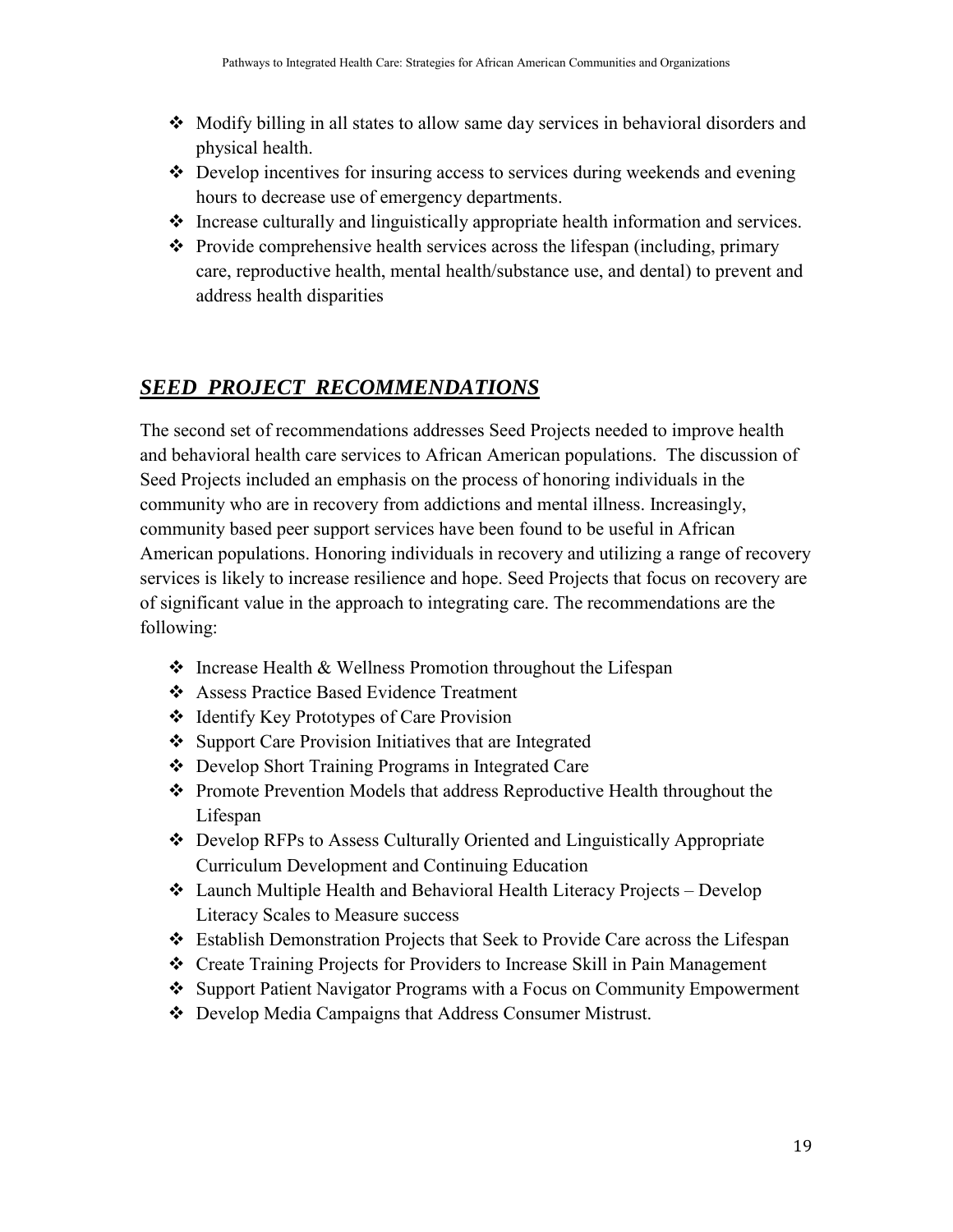#### *EVALUATION AND RESEARCH RECOMMENDATIONS*

The final set of recommendations focuses on needed evaluation and research.

- Assess the impact of integrated care on African American populations.
- Develop a research project to study outcomes from health literacy projects to determine best practices.
- $\triangleleft$  Identify clinics, programs, or services that are successfully integrating behavioral and physical health, and study for replication.
- Determine the most effective screening tools and practices to improve a patient's ability to participate fully in treatment plans and to follow medication regimen in chronic illness.
- Study the level of involvement by professional organizations in policy advocacy in physical and behavioral health.
- Conduct outreach to locate the behavioral health and primary care models of care that are demonstrating promise in the care of African Americans throughout the country.
- Develop through research of practice based evidence (PBE) programs the core practice standards and criteria associated with high quality care moving them on to the lists of evidence based practices, (EBPs).
- Conduct a literature review to identify best practices for African American populations.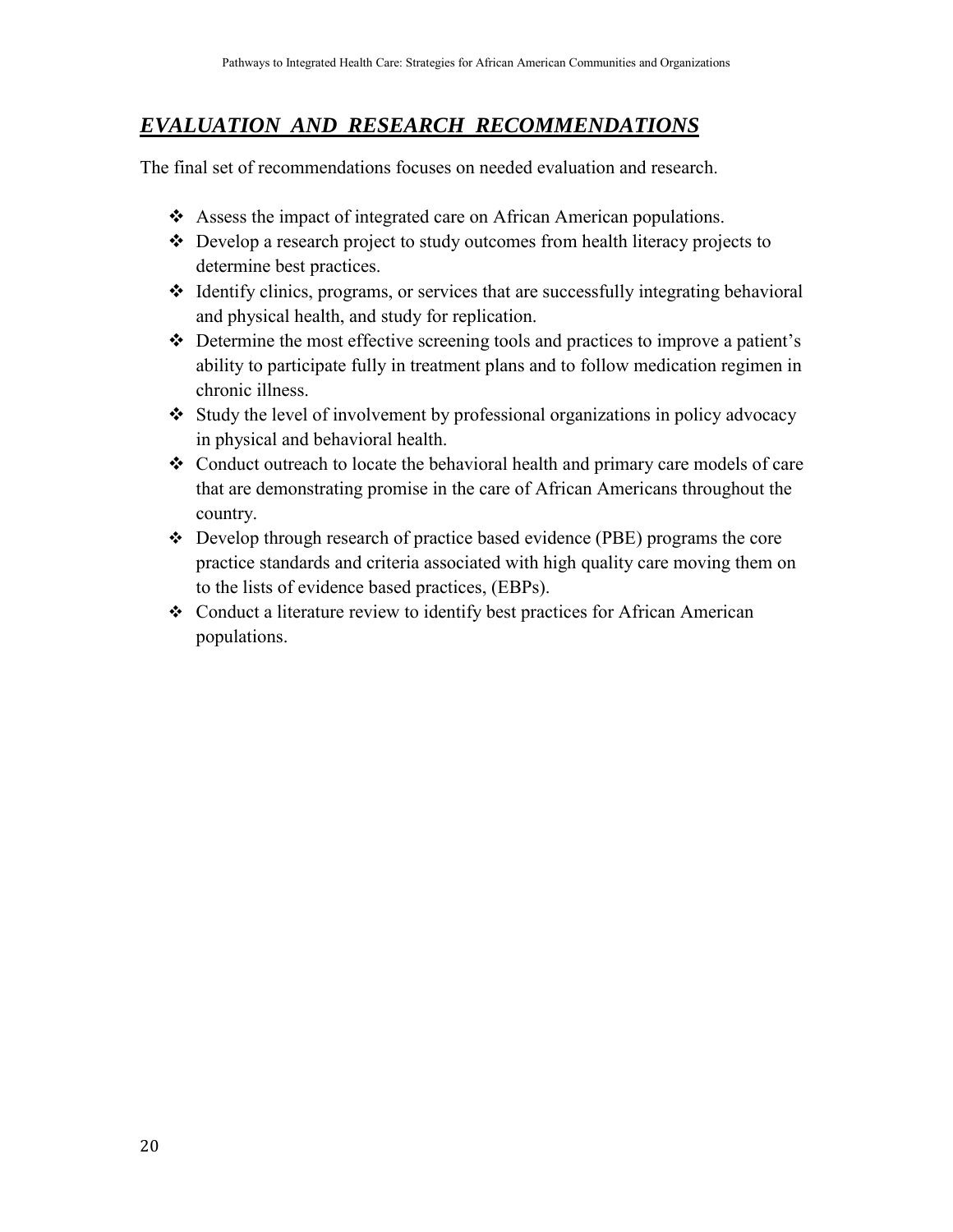## <span id="page-22-0"></span>*CONCLUSIONS*

Conference participants expressed a degree of frustration throughout their deliberations. The frustration is reflective of numerous efforts over many years to bring about a major change in the level of disparities in their communities and the trauma that result from their continuation. They summarized that frustration in the plea "Do Something".

What should be done and by whom? This and other short conferences that have been held over several years build on overlapping themes that resonate in the history of African American communities. Those overlapping themes are community involvement, organizational activism, voluntary participation, and mutual support. These activities have been successful in reducing barriers in many social, educational, and economic areas.

Behavioral health care has not been a major priority in African American communities over many decades. These issues have been known throughout the communities but have not garnered the priority given to other social and economic or bread and butter issues such as jobs and housing. African American activism has been directed principally at civil rights issues writ large – desegregation, voting, legal justice, equal pay, jobs, nondiscrimination in housing and education, and access to political office. Behavioral health has not garnered this level of priority although its effects are widely known but perhaps not as visible. In addition, African American civil rights organizations have not placed their resources towards barriers and inequities in behavioral health. To date there are few African American voluntary organizations that focus exclusively on advocacy issues related to behavioral health. Furthermore, a limited number of African Americans participate in established behavioral health advocacy organizations at the national or local level. The voices of African Americans are often not heard in these voluntary organizations that seek to influence the quality of treatment, access to services, or changes in public behavioral health policies. This is where "do something" must start.

Change in the  $21<sup>st</sup>$  century in behavioral health will require a major investment in participation and organization. All African American health disciplines [nursing, psychiatry, psychology, dentistry, and social work] must collaborate to improve care and to develop evidence-based practices that are grounded culturally, linguistically and experientially in African American communities. Parents, caregivers, and consumers must also help to formulate advocacy organizations as well as participate in the existing advocacy efforts at the state, local, and national levels.

There are existing organizations in African American communities that need to unite their efforts and activities in ways that address the continued gaps in service, quality and meaningful access. Religious organizations too must be part of this dialogue at the community level along with the remaining civil rights organizations. In truth, health and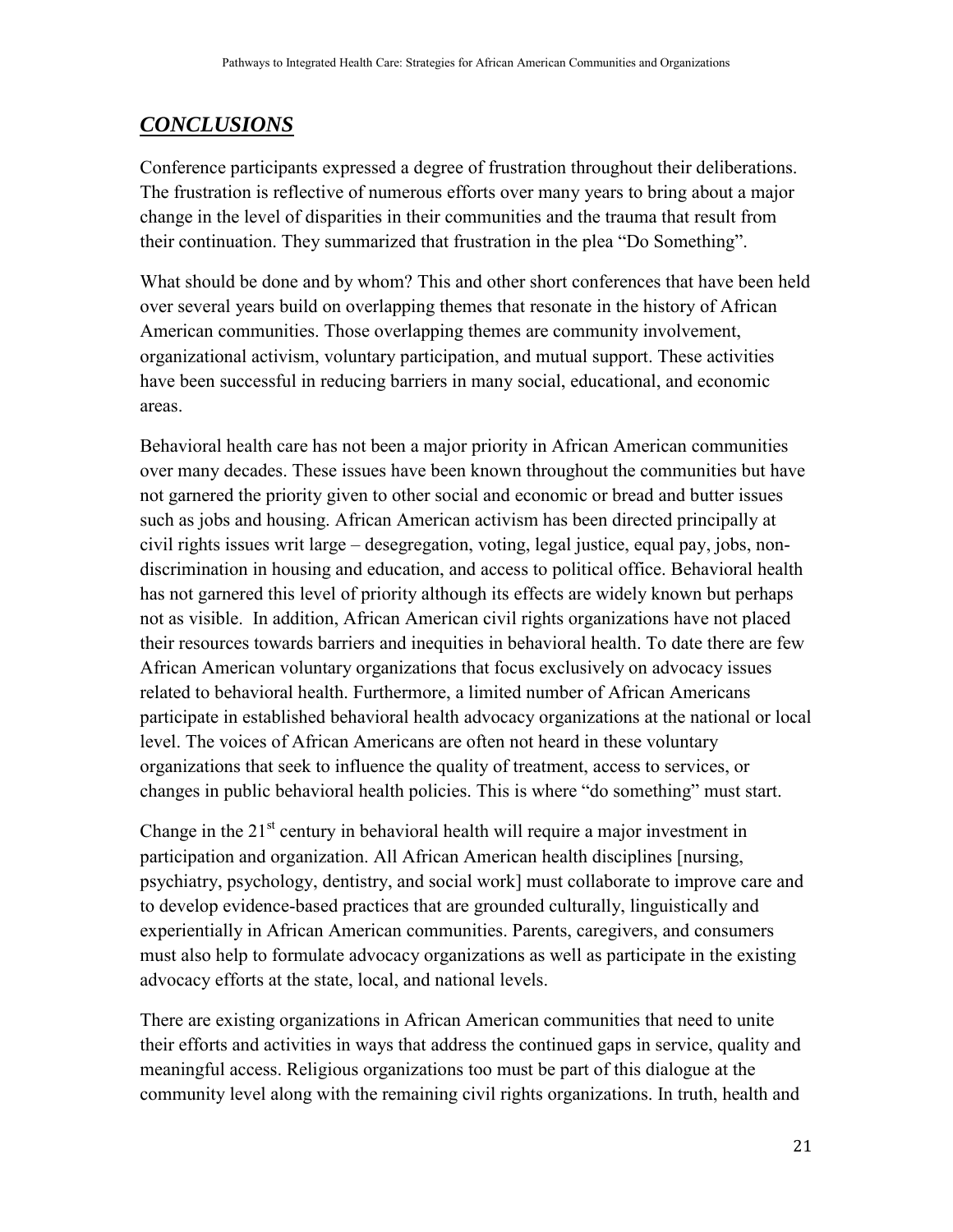<span id="page-23-0"></span>behavioral health are the new civil rights challenges of the  $21<sup>st</sup>$  century. Limited change will take place without recognition of the need to increase participation, collaboration, evaluation, research, and activism at every level.

#### *REFERENCES*

- .Department of Commerce (1975). *Historical Statistics of the United States: Colonial Times to 1970*. Washington, DC: Bureau of the Census.
- Alexander, L. (2008). *Connecting Body and Mind: A resource guide to Integrated Health Care in Texas and the United States* Austin: Hogg Foundation for Mental Health.
- Byrd, W. M. & Clayton, L. A. (2002). *An American Health Dilemma: Race, Medicine, and Health Care in the United States 1900-2000*. (vols. II) New York: Routledge.
- Center for Mental Health Health Services (2000). *Cultural competence standards in managed care mental health services: Four underserved/under-represented racial/ethnic groups* Rockville, MD: Government Printing Office.
- Chun-Chung Chow, J., Jaffee, K., & Snowden, L. (2003). Racial/Ethnic Dispariites in tthe Use of Mental Health Services in Poverty Areas. *American Journal of Public Health, 93,* 792- 797.
- Dain, N. (1968). *History of Eastern State Hospital*. Williamsburg, Va.: Colonial Williamsburg Foundation.
- Davis, K. (1998). *Slaves Don't Get Stress: The evolution of mental health policies and services for African Americans: Implications for Current and Future Public Policy* Rockville, MD: Center for Mental Health Services.
- Davis, K. (1997). *Exploring the Intersection Between Cultural Competency and Managed Behavioral Health Care Policy* Alexandria, Va.: National Technical Assistance Center for State Mental Health Planning.
- Davis, K. (1998). *Consumer-Driven Standards and Guidelines in Managed Mental Health for Populations of African Descent* Rockville, Center for Mental Health Services.
- Davis, K. (2003). The Policy Implications of the Surgeon General's Report on Mental Health, Race, Culture, and Ethnicity. In T.Bent-Goodley (Ed.), *African American Social Workers and Social Policy* (1 ed., pp. 93-122). New York: Haworth Social Work Practice Press.
- Davis, K. (2008). The Epidemiology of Disparities in the United States. In T.Mizrahi (Ed.), *The Oxford Encylopedia of Social Work* ( New York: Oxford University Press.
- Davis, K. (2010). Comparative Effectiveness Research and the Elimination of Disparities. In Rockville: Agency for Health Care Research and Quality.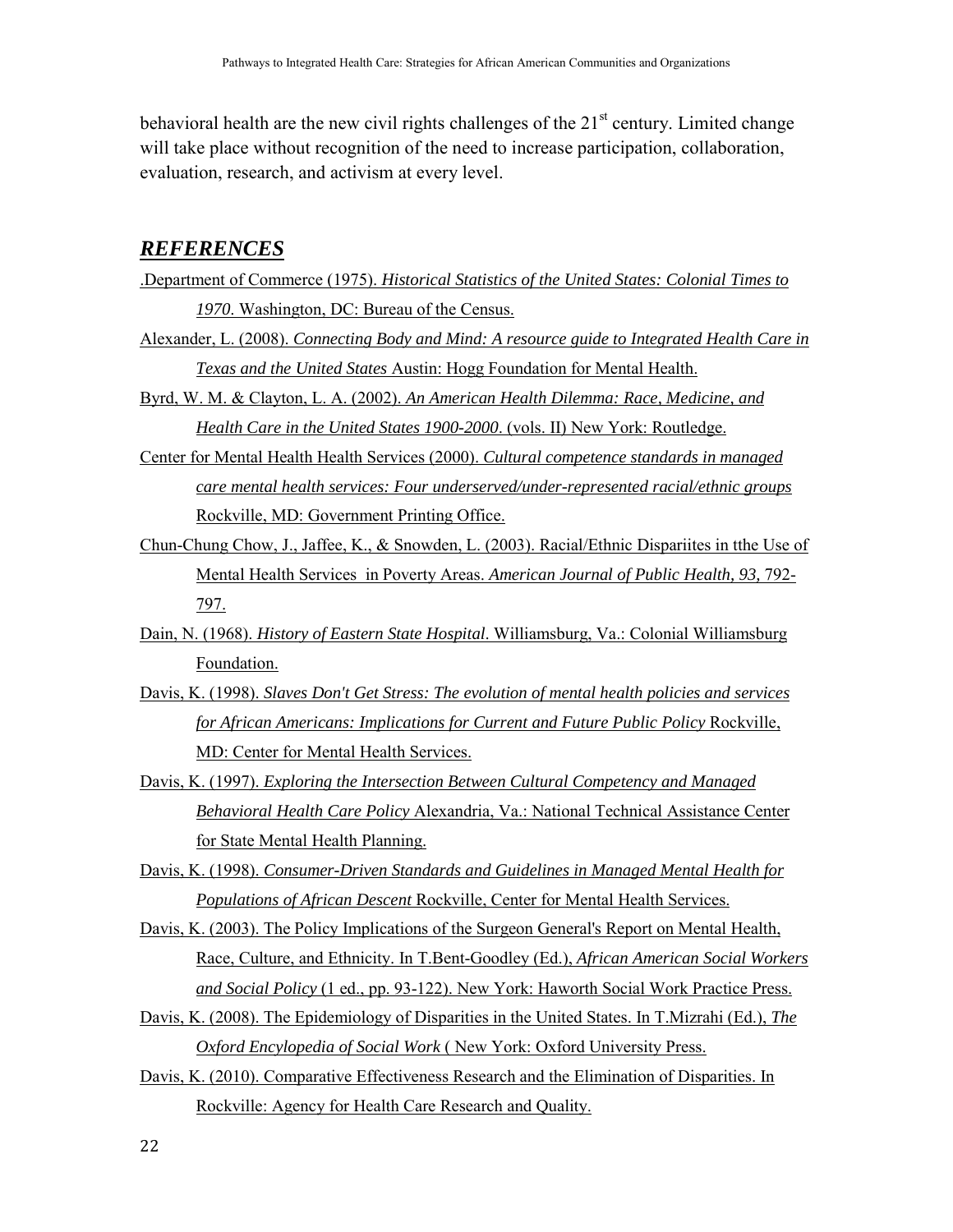Davis, K. & Farris, K. (2003). *National African American Mental Health and Substance Abuse Summit: Solidifying the Dialogue to Eliminate Disparities* Rockville: Center for Mental Health Services.

Davis, K. & Johnson, T. L. (2002). *Eliminating Disparities in Treatment of African Americans with Mental Health and Substance Disorders: A national planning meeting* Rockville: Center for Mental Health Services.

Denton, T. G. (1960). Central State Hospital 1865-1960.

Ref Type: Unpublished Work

- Department of Health and Human Services (2001). *Mental health: Culture, Race, and Ethnicity: A supplement to Mental Health: A report of the Surgeon General* Rockville, MD: U.S. Department of Health and Human Services, Substance Abuse and Mental Health Services Administration, Center for Mental Health Services.
- Farris, K. D. (2005). *Innovative ways to address mental health needs of African Americans: The importance of understanding how African American ministers conceptualize and attribute causation of mental illness.* The University of Texas at Austin, School of Social Work.
- Gamble, V. N. & Stone, D. (2006). Disparities, Research, and Action: The Historical Context. University of Dayton [On-line]. Available:

<http://academic.udayton.edu/race/Newsletter/200604.htm>

- Keppel, K. G., Pearcy, J. N., & Wagener, D. K. (2002). *Trends in Racial and Ethnic-Specific Rates for the Health Status Indicators: United States, 1990-98* (Rep. No. 23). Hyattsville, MD: Centers for Disease Control and Prevention/National Center for Health Statistics.
- Kessler, R. C., McGonagle, K. A., Zhao, S., Nelson, C. B., Hughes, M., Eshelman, S. et al. (1994). Lifetime and 12-month prevalence of DSM-III-R disoders in the United States. *Archives of General Psychiatry, 51,* 8-19.
- Kramer, M., Von Korff, M., & Kessler, L. (1980). The lifetime prevalence of mental disorders: Estimation, uses and limitations. *Psychological Medicine, 10,* 429-436.
- National Center for Health Statistics (2011). *Health, United States, 2010: With Special Feature on Death and Dying* Washington DC: U. S. Government Printing Office.
- Neighbors, H. W. (2007). Black White Comparisons of Treatment Contact by Selected Years After Disorder Onset.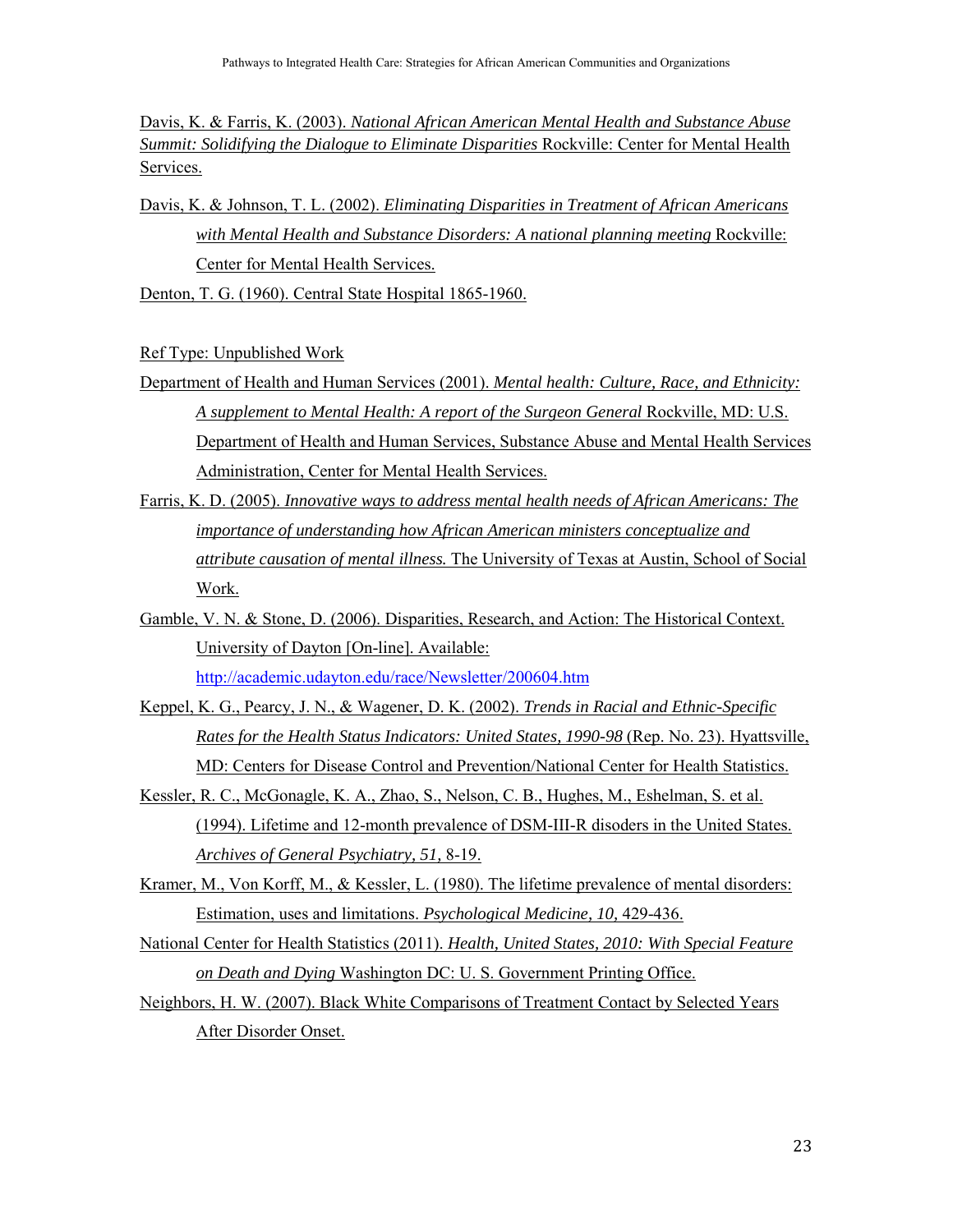- Neighbors, H. W., Musick, D., & Williams, D. R. (1998). The African American Minister as a Source of Help for Serious Personal Crises: Bridge or Barrier to Mental Health. *Health Education and Behavior, 25,* 759-777.
- Parks, J., Svendsen, D., Singer, P., & Foti, M. E. (2006). *Morbidity and Mortality in People with Severe Mental Illness* Alexandria: National Association of State Mental Health Program Directors.
- Rubin, A. & Babbie, E. R. (2008). *Research Methods for Social Work*. (6 ed.) Belmont: Brooks/Cole.
- Salas-Lopez, D., Holmes, L., Mouson, D. M., & Soto-Greene, M. (2007). Cultural Competence in New Jersey: Evolution from Planning to Law. *Journal of Health Care for the Poor and the Underserved, 18,* 35-43.
- Sanchez, K. (2011). *Advancing the Integration of Mental and Physical Health Care.* Ph.D. Social Work The University of Texas at Austin, School of Social Work.
- Snowden, L. R. African American Service Use for mental health problems. *Journal of Community Psychology,* (in press).
- Unutzer, J., Schoenbaum, M., & Druss, B. (2006). Transforming mental health care at the interface with general medicine: report for the President's New Freedom Commission for Mental Health. *Psychiatric Services, 57,* 37-47.
- Virginia General Assembly. (1-16-1846). An act concerning the admission of patients into the lunatic asylums of the Commonwealth. Chapter 15, Acts of the Assembly. Developed in response to the census of 1840 and to petitions by state hospital directors.

Ref Type: Bill/Resolution

- Wang, P. S., Demler, O., Olfson, M., Pincus, H. A., Wells, K. B., & Kessler, R. C. (2006). Changing Profiles of Service Sectors Used for Mental Health Care in the United States. *American Journal of Psychiatry, 163,* 1187-1198.
- Whaley, A. L. (2004). Paranoia in African-American Men Receiving Inpatient Psychiatric Treatment. *American Academy of Psychiatry and the Law, 32,* 282-290.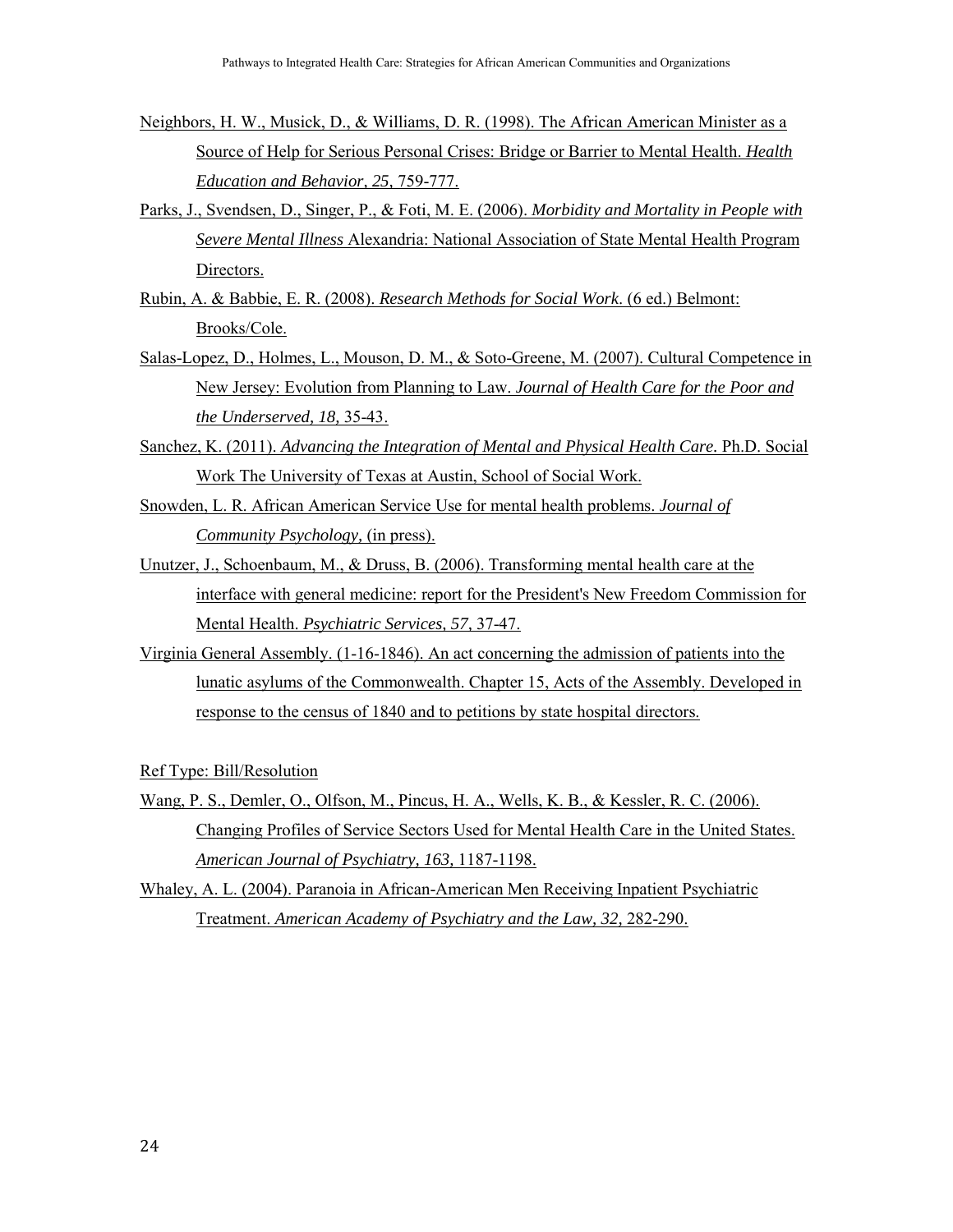#### <span id="page-26-0"></span>*APPENDIX A*

## *DIALOGUE AND STRATEGIES FOR EFFECTIVE HOLISTIC HEALTH FOR AFRICAN AMERICANS/BLACKS*

#### *PARTICIPANTS*

Lucinda A. Acquaye, MSW Doctoral Student Howard University Washington, DC 20059

Ura Jean Bailey, PhD Graduate Professor of Human Development Howard University Washington, DC 20008

Tricia B. Bent-Goodley, PhD, MSW Professor Howard University School of Social Work Washington, DC 20059

Betty S. Brown, PhD Clinical Psychologist Independent Psychologist New Orleans, LA 70118

Lovetta A. Brown, MD, MPH Medical Director Mississippi State Department of Health Jackson, MS 39215

Tracee E. Bryant, MPH Executive Director Black Mental Health Alliance Baltimore, MD 21211

Nancy Carter Principal The Carter Group Santa Monica, CA 90405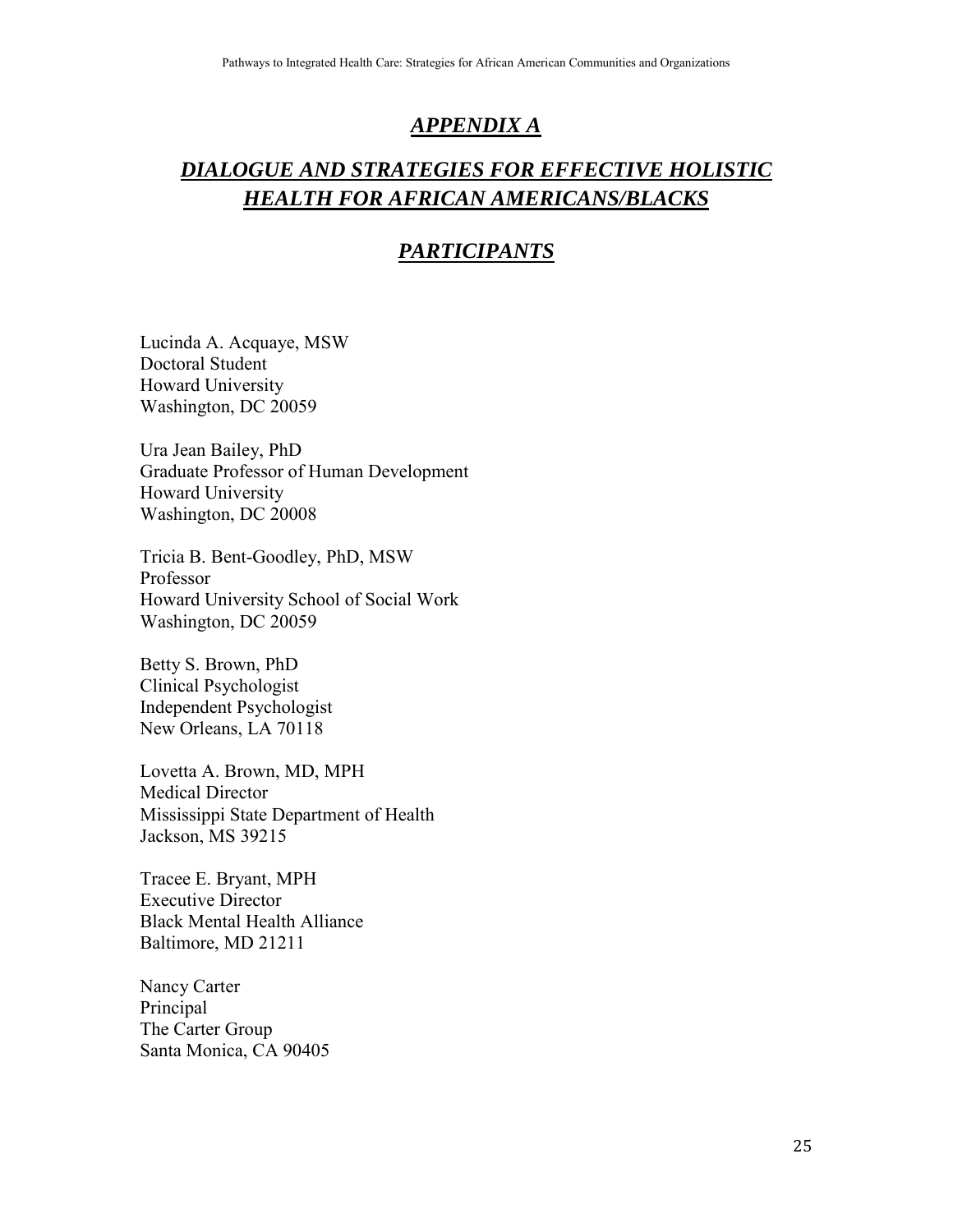Melissa Clarke, MD Medical Director Active Health Management Silver Spring, MD 20901

Benson George Cooke, EdD President The Association of Black Psychologists Washington, DC 20040

King Davis, PhD Professor The University of Texas at Austin School of Social Work Austin, TX 78712-0358

Elmer R. Freeman, MSW Executive Director Center for Community Health Education Research and Service Boston, MA 02120

Damien T. Frierson, MA, MSW Doctoral Student Howard University Washington, DC 20059

Millicent Gorham, MBA Executive Director National Black Nurses Association Silver Spring, MD 20910

Napoleon Higgins, MD Black Psychiatrists of America Washington, DC 20006

Jennifer R. Ivory, MPH University of Arkansas for Medical Sciences Little Rock, AR 72223

Theopia R. Jackson, PhD Staff Psychologist Children's Hospital & Research Center Oakland Department of Psychiatry Oakland, CA 94506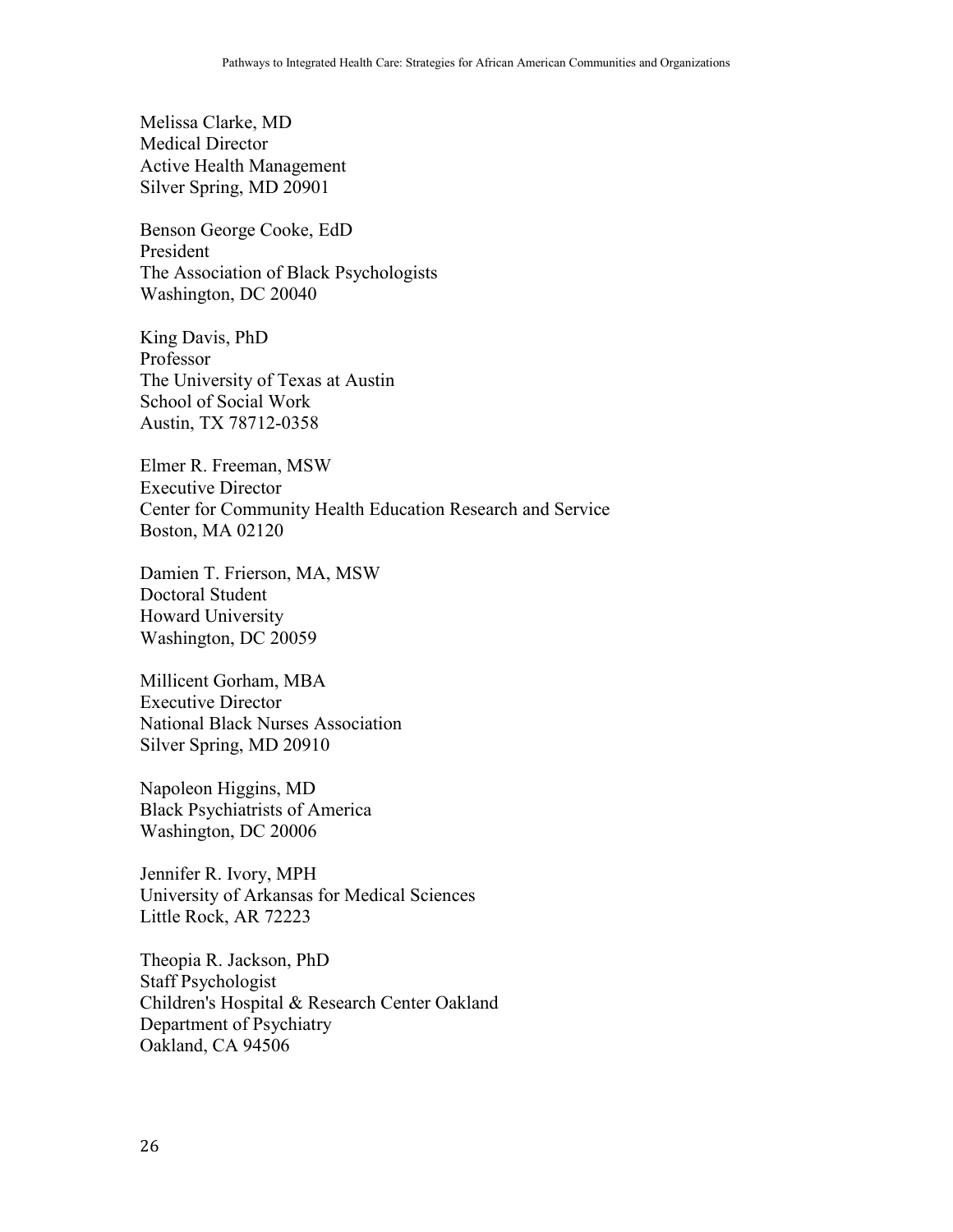Kimberly Jeffries-Leonard, PhD Chief Operating Officer District of Columbia Department of Health Washington, DC 20002

Victor L. Jones Howard University Washington, DC 20059

Lanetta Jordan, MD, MPH, MSPH Director, Sickle Cell Services, and Chief Medical Officer, Sickle Cell Disease Association America Memorial Healthcare System Hollywood, FL 33025

Pascale Leone, MPP Senior Program and Policy Associate Black Women's Health Imperative Washington, DC 20036

Rufus Sylvester Lynch, DSW, ACSW President and Principal Investigator Institute for the Advancement of Working Families Philadelphia, PA 19151-2304

Oval L. Miller, BA CEO/Founder Black Alcohol/Drug Service Information Center Inc St. Louis, MO. 63103

Myechia Minter-Jordan, MD, MBA Chief Medical Officer Dimock Community Health Center West Roxbury, MA 02132

Rev. Darlene R. Nipper Deputy Executive Director National Gay and Lesbian Task Force Washington, DC 20005

Allessia P. Owens, LMSW Doctoral Student Howard University Washington, DC 20059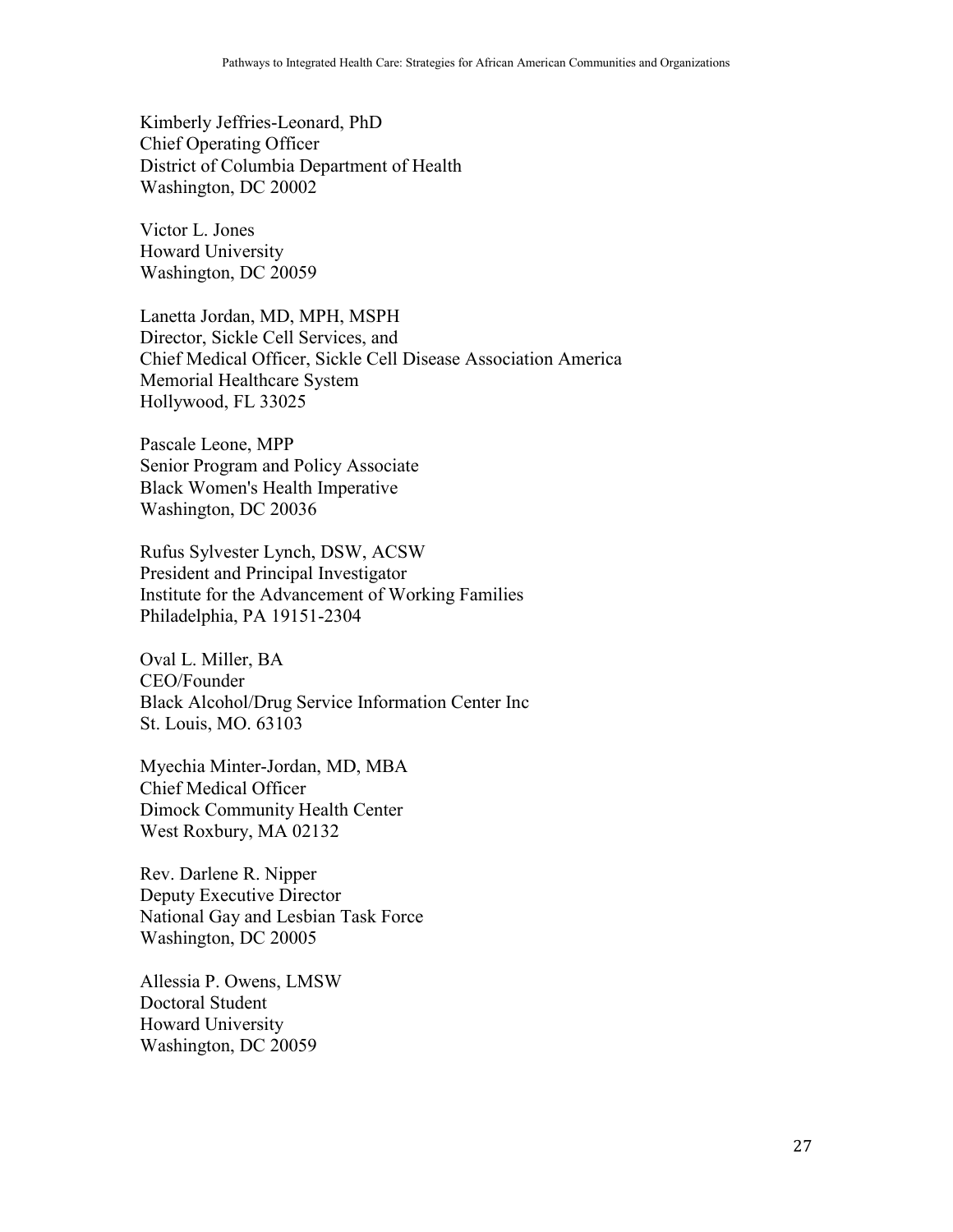Walter R. Owens, DDS President National Dental Association Washington, DC 20010

Joe D. Powell, LCDC Board Chairman National Leadership Council for African American Behavioral Health Executive Director Association of Persons Affected by Addiction Dallas, TX 75219

Annelle B. Primm, MD, MPH Deputy Medical Director Director, Minority and National Affairs American Psychiatric Association Arlington, VA 22209

Ernest Quimby, PhD Graduate Associate Professor Howard University Department of Sociology & Anthropology DGH Washington, DC 20059

Alondra Raphael, MSW Social Gerontologist AV Adult Day Care Canyon Country, CA 91387

Deborah Reid, MPS, JD Senior Attorney National Health Law Program (NHeLP) Washington, DC 20005

Bambade Shakoor-Abdullah, PhD Executive Director Leadership Development Institute South Holland, IL 60473

Altha J. Stewart, MD President Stewart Behavioral Health Associates Memphis, TN 38111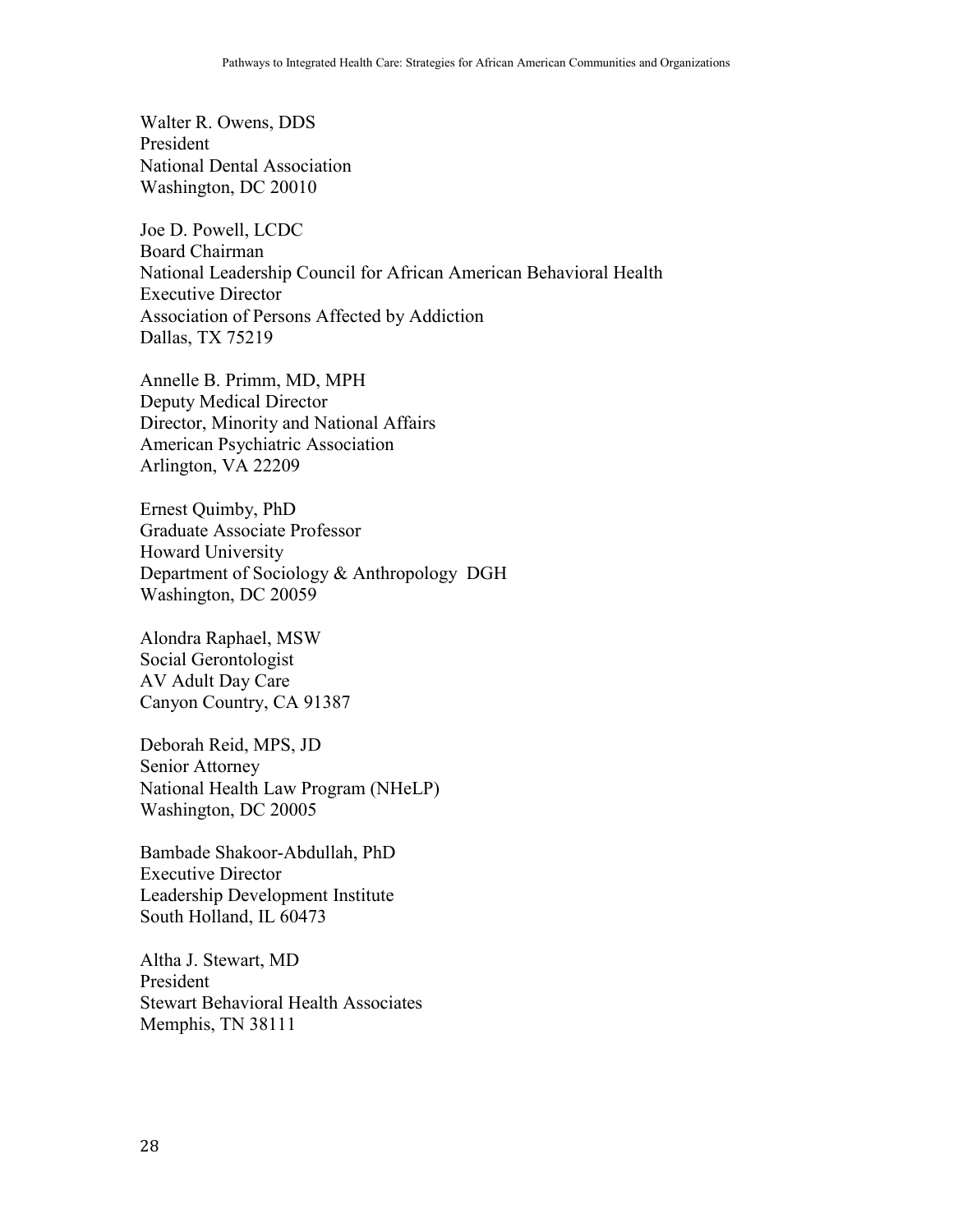Janet Taylor, MD, MPH Psychiatrist National Black Women's Health Imperative Chappaqua, NY 10514

Levi Thomas, BA Social Work Executive Director United Family Services, Inc. Pine Bluff, AR 71611

Michael Torres, MD President Center for the Integration of Spirituality and Mental Health Inc. Baltimore, MD 21230

Leonard Weather, MD President National Medical Association Shreveport, LA 71118

Freddie White-Johnson, M.P.P.A. President Fannie Lou Hamer Cancer Foundation Ruleville, MS 38771 Program Director Mississippi Network for Cancer Control & Prevention University of Southern Mississippi Greenwood, MS 38930

Tony L. Whitehead, PhD, MS.Hyg Professor of Medical Anthropology University of Maryland College Park College Park, MD 20742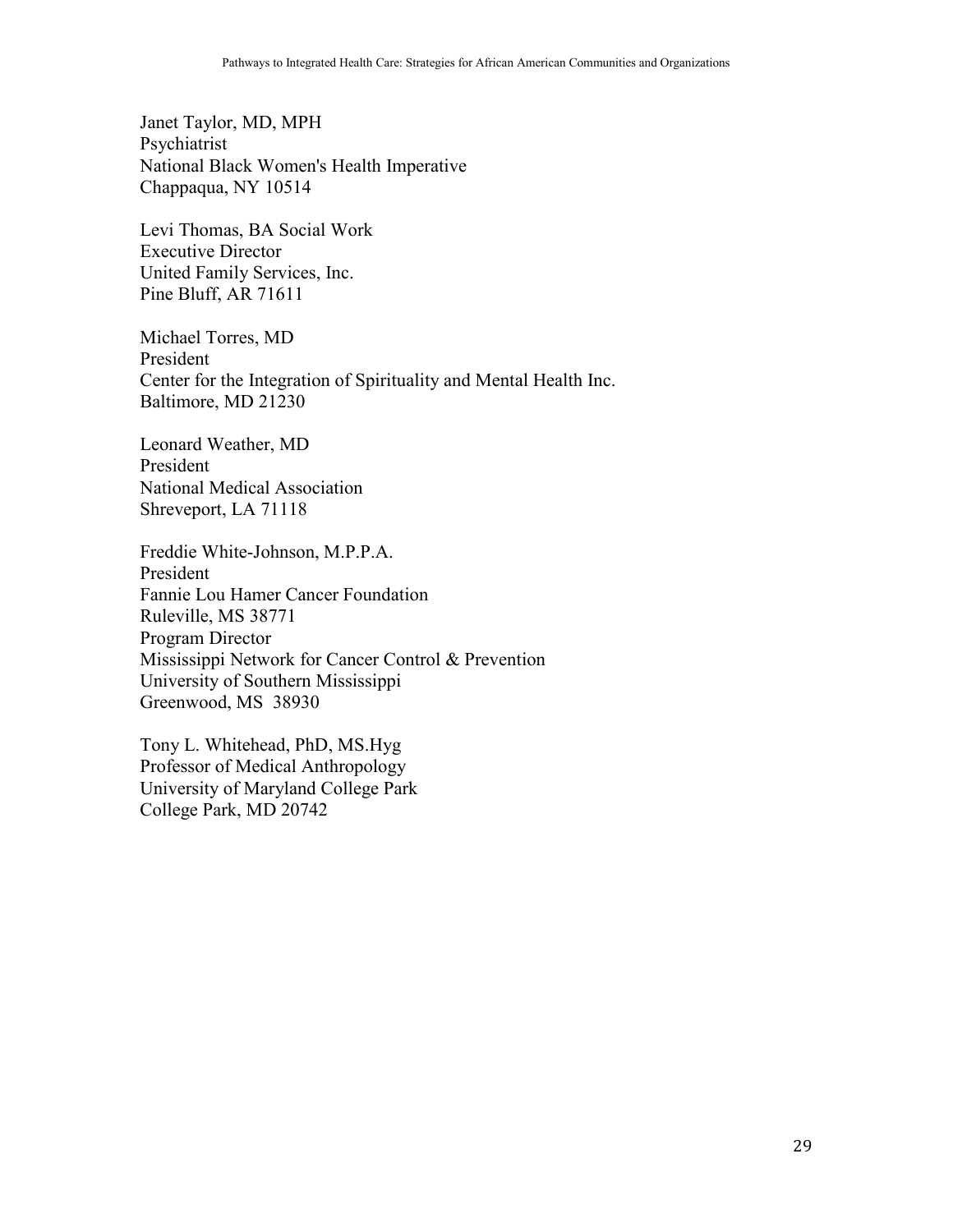#### *FEDERAL REPRESENTATIVES*

Beth Bowers, MSW, MDiv Mental Health Analyst US DHHS, Office of Minority Health

Teresa Chapa, PhD, MPA Senior Policy Advisor, Mental Health US DHHS, Office of Minority Health

Garth Graham, MD, MPH Deputy Assistant Secretary for Minority Health US DHHS, Office of Minority Health

Carmen Moten, PhD, MPH Program Director National Cancer Institute National Institutes of Health

Tarsha M. Wilson, Ph.D., MSW, LGSW Lieutenant Commander, United States Public Health Service Public Health Analyst US DHHS, HRSA Office of Women's Health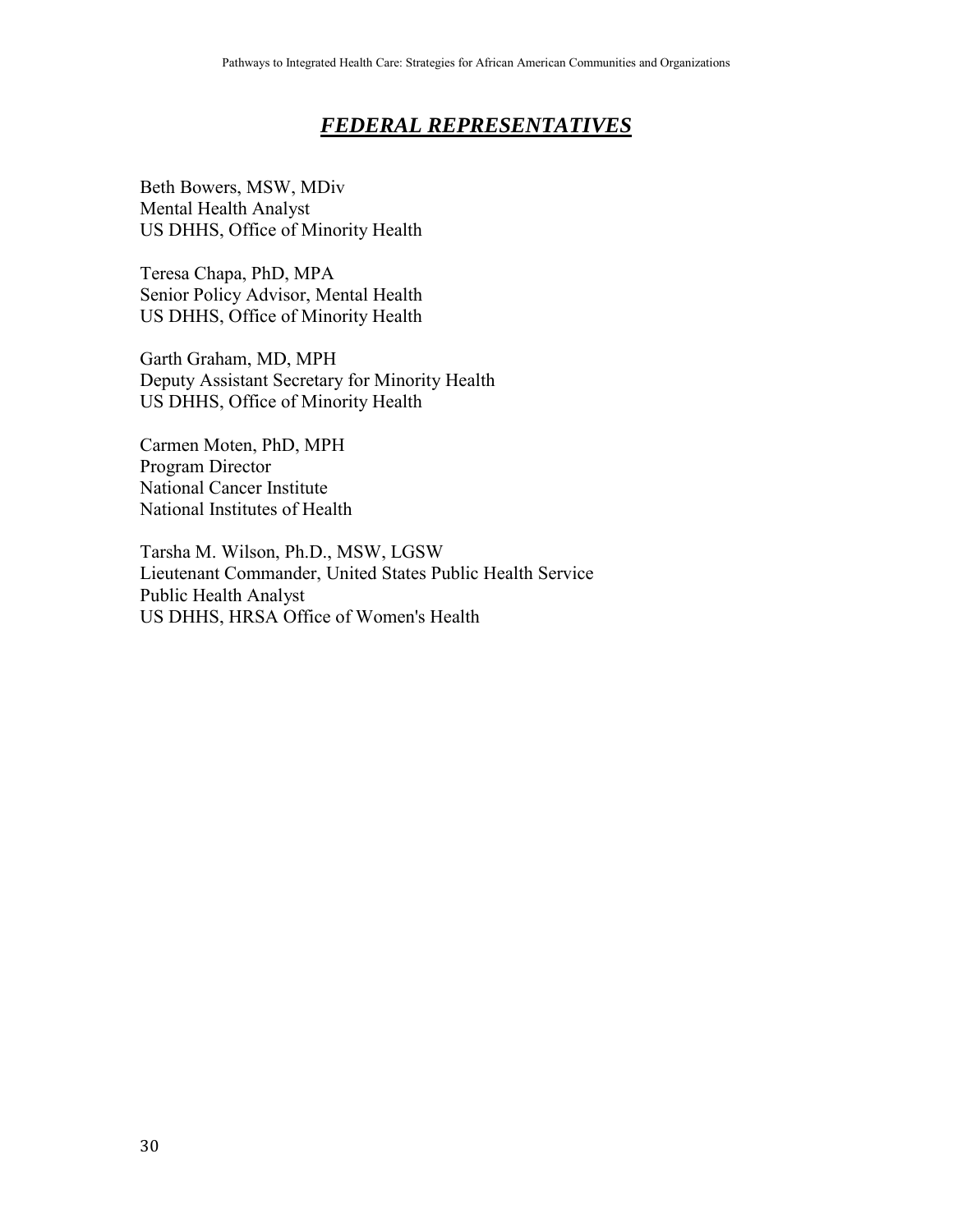## *APPENDIX B*

## *EVENT AGENDA*

## <span id="page-32-0"></span>*Dialogue and Strategies for Effective Holistic Health for African Americans/Blacks: Addressing the Integration of Behavioral Health and Primary Care*

#### **August 19 - 20, 2010**

**Washington, DC**

| Thursday, August $19^{\rm th}$ --- Day $1^\top$ |
|-------------------------------------------------|
|                                                 |
|                                                 |
|                                                 |

| $6:30 AM - 9:00 AM$ | <b>Breakfast</b><br>In hotel restaurant with ticket                                                                                                                                                                                                                                     |  |  |
|---------------------|-----------------------------------------------------------------------------------------------------------------------------------------------------------------------------------------------------------------------------------------------------------------------------------------|--|--|
| $8:00 AM - 9:00 AM$ | <b>Registration</b>                                                                                                                                                                                                                                                                     |  |  |
| $9:00 AM - 9:10 AM$ | <b>Welcome &amp; Introductions</b>                                                                                                                                                                                                                                                      |  |  |
|                     | Beth Bowers, M.S.W., M.Div.<br>Office of Minority Health<br>United States Department of Health and Human Services<br>Garth Graham, M.D., M.P.H.<br>Deputy Assistant Secretary for Minority Health<br>Office of Minority Health<br>United States Department of Health and Human Services |  |  |
|                     |                                                                                                                                                                                                                                                                                         |  |  |
| $9:10 AM - 9:20 AM$ | <b>Overview of Meeting Agenda and Goals</b>                                                                                                                                                                                                                                             |  |  |
|                     | Beth Bowers, M.S.W., M.Div.                                                                                                                                                                                                                                                             |  |  |
| $9:20 AM - 9:55 AM$ | <b>Significance of the Dialogue</b>                                                                                                                                                                                                                                                     |  |  |
|                     | <b>History of Behavioral Health for African Americans &amp;</b><br><b>Current State of the Need for Holistic/Integrated Care</b>                                                                                                                                                        |  |  |
|                     | King Davis, Ph.D.<br>School of Social Work<br>University of Texas, Austin, Texas                                                                                                                                                                                                        |  |  |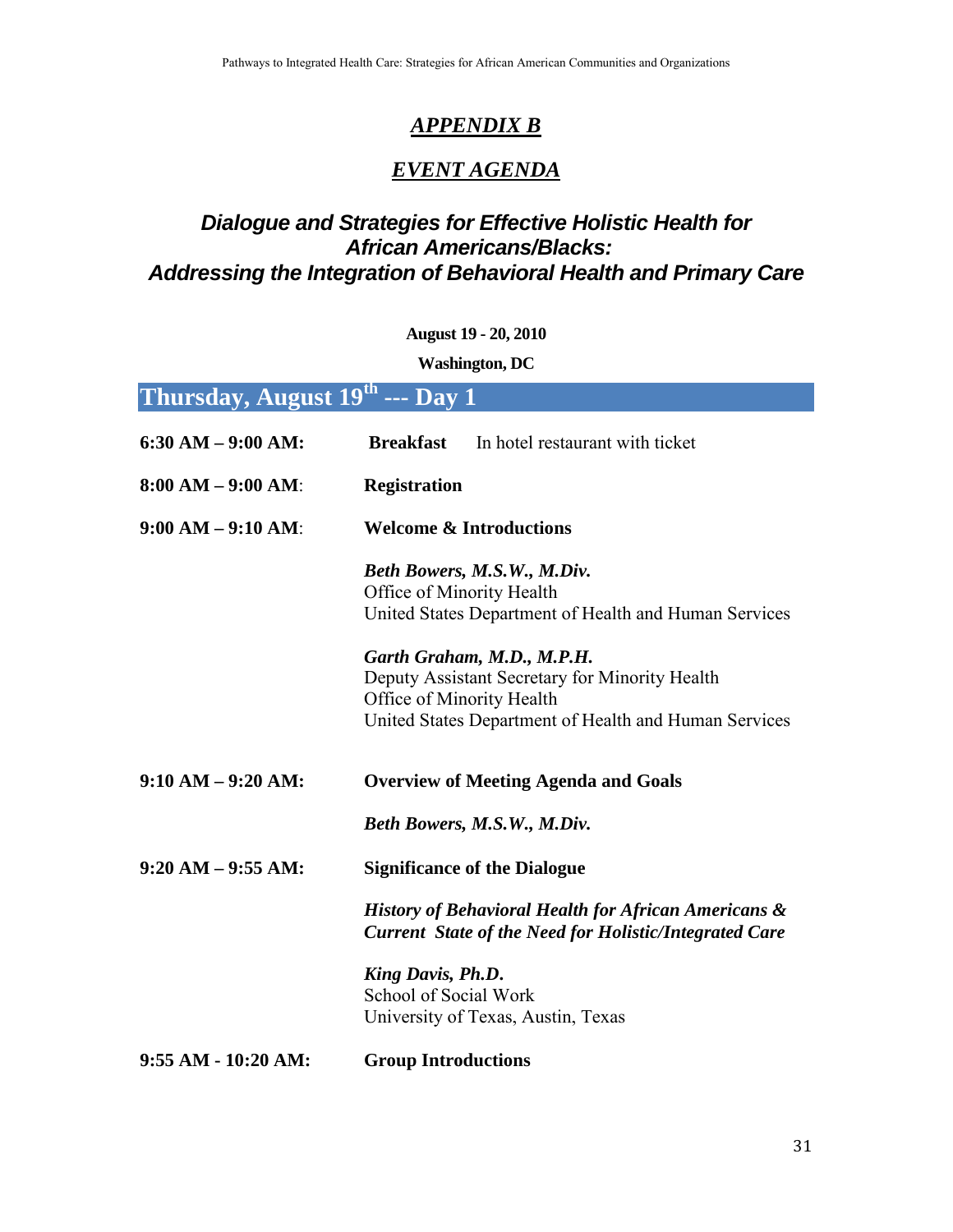#### **10:20 AM – 11:40 AM**: **Panel 1 – Successful Integrated Care Models**  *Moderator: Tracee Bryant, M.P.H. Black Mental Health Alliance for Education & Consultation, Baltimore, MD*

#### *Oval Millar, Sr.*

B.A.S.I.C. St. Louis, Missouri & New Orleans, Louisiana

#### *Theopia Jackson, Ph.D.*

Oakland Children's Hospital Oakland, California

#### *Myechia Minter-Jordan, M.D., M.B.A.*  The Dimock Center Roxbury, Massachusetts

**11:40 AM – 11:55 AM**: **Break**

#### **11:55 AM – 1:10 PM: Panel 2 – Issues Critical to Successful Integrated/Holistic Care** *Moderator: Tricia Bent-Goodley, Ph.D. School of Social Work, Howard University, Washington, DC*

*Lanetta Jordan, M.D.*  Memorial Hospital Hollywood, Florida

#### *Deborah Reid, J.D.*  National Health Law Program Washington, DC

*Rev. Darlene R. Nipper*  National Gay and Lesbian Task Force Washington, DC

#### **1:10 PM – 2:00 PM:** Networking Lunch provided on-site

#### **2:00 PM – 2:15 PM: Review of Roundtable Assignments and Expected Outcomes**

 *Altha Stewart, M.D.* Memphis, Tennessee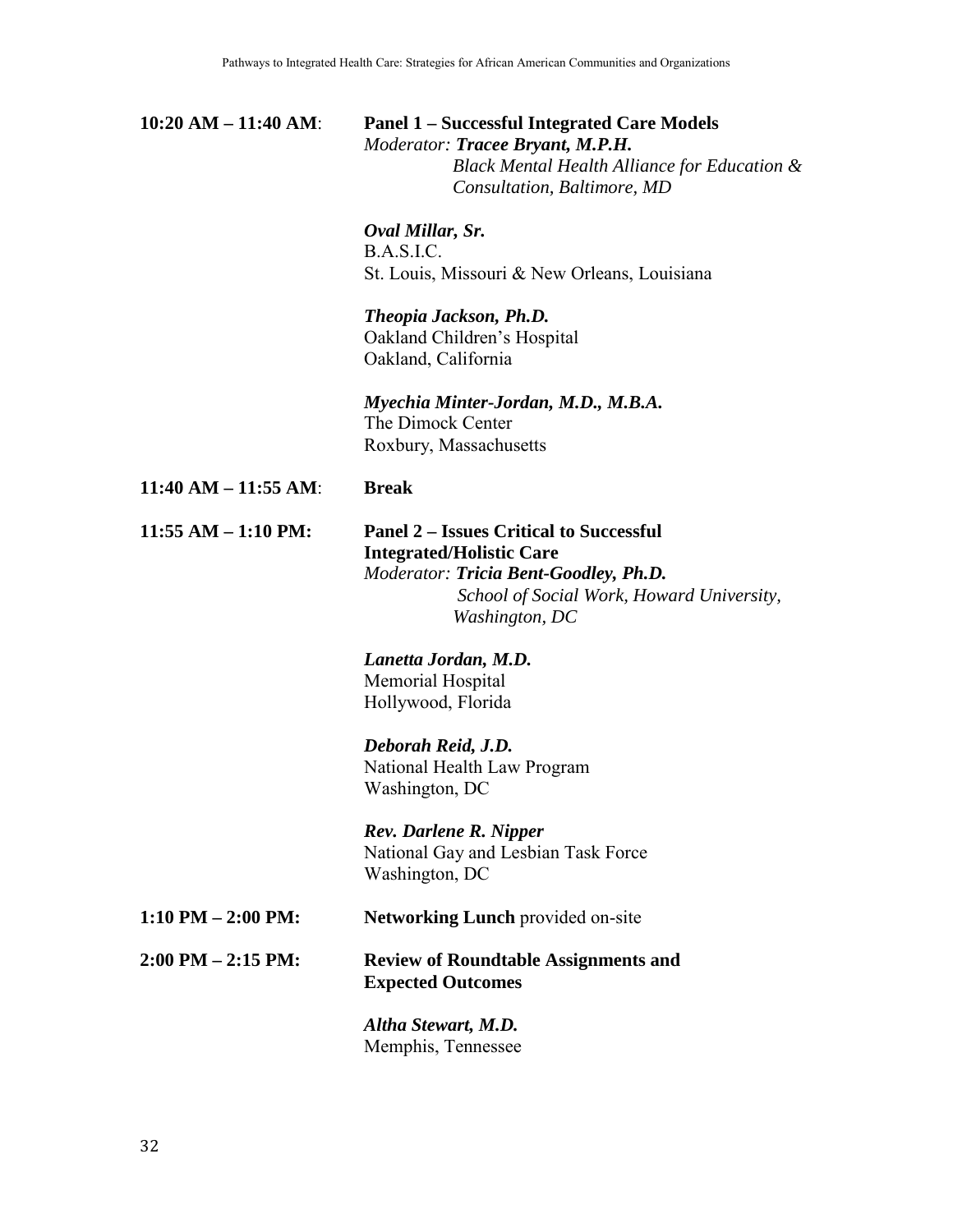#### **2:30 PM -4:30 PM: Roundtable Break-Outs**

| A) Mental Health | - Olympic Room  |
|------------------|-----------------|
| B) Substance Use | - Bryce Room    |
| C) Primary Care  | - Yosemite Room |
| D) Training      | - Grand Teton   |

**4:30 PM: Adjourn**

# **Friday, August 20th --- Day 2**

| 6:30 AM $-$ 8:30 AM:     | <b>Breakfast</b>                                                       |                                     | In hotel restaurant with ticket                                    |
|--------------------------|------------------------------------------------------------------------|-------------------------------------|--------------------------------------------------------------------|
| $8:30$ AM $-$ 8:45 AM:   | <b>Overview of Day One</b>                                             |                                     |                                                                    |
|                          | King Davis, Ph.D.                                                      |                                     |                                                                    |
|                          | <b>Review of Roundtable Assignments</b>                                |                                     |                                                                    |
|                          | Altha Stewart, M.D.                                                    |                                     |                                                                    |
| $9:00 AM - 10:15 AM$     | <b>Roundtable/ Break-Out Discussions (continued)</b>                   |                                     |                                                                    |
|                          | A) Mental Health<br>D) Training                                        | B) Substance Use<br>C) Primary Care | - Olympic Room<br>- Bryce Room<br>- Yosemite Room<br>- Grand Teton |
| $10:15 AM - 10:30 AM$    | <b>Break</b>                                                           |                                     |                                                                    |
| $10:30$ AM $- 11:45$ AM: | <b>Roundtable/ Break-Out Discussions (continued)</b>                   |                                     |                                                                    |
|                          | A) Mental Health<br>B) Substance Use<br>C) Primary Care<br>D) Training |                                     | - Olympic Room<br>- Bryce Room<br>- Yosemite Room<br>- Grand Teton |
| $12:00$ PM $- 1:30$ PM:  | <b>Working Lunch &amp; Dialogue</b>                                    |                                     |                                                                    |
| $12:15$ PM $- 12:30$ PM: |                                                                        |                                     | <b>Presentation of Individual Roundtable Recommendations</b>       |
| $12:30$ PM $- 1:30$ PM:  | <b>Open Dialogue</b>                                                   |                                     |                                                                    |